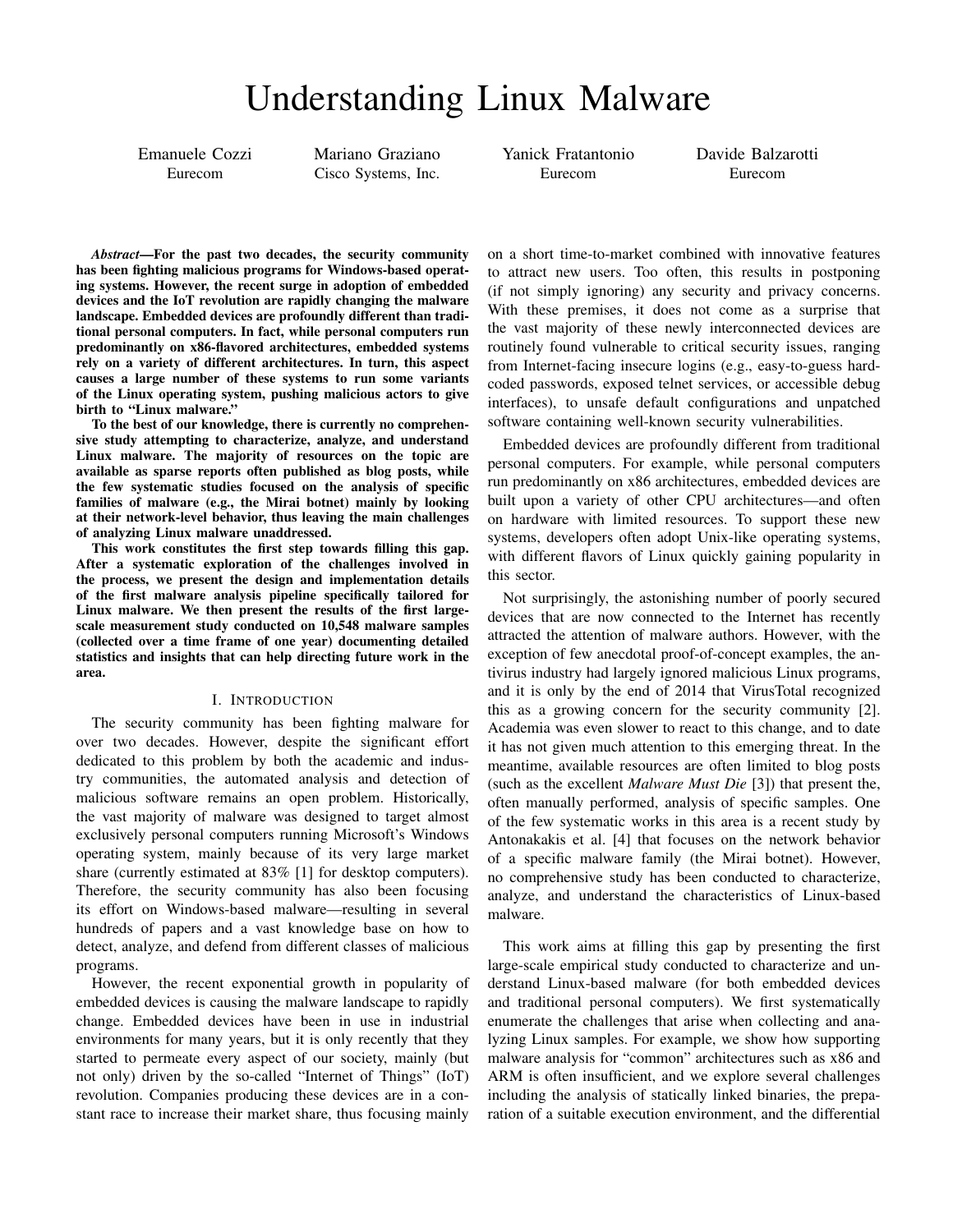analysis of samples run with different privileges. We also detail Linux-specific techniques that are used to implement different aspects traditionally associated with malicious software, such as anti-analysis tricks, packing and polymorphism, evasion, and attempts to gain persistence on the infected machine. These insights were uncovered thanks to an analysis pipeline we specifically designed to analyze Linux-based malware and the experiments we conducted with over 10K malicious samples. Our results show that Linux malware is already a multi-faced problem. While still not as complex as its Windows counterpart, we were able to identify many interesting behaviors including the ability of certain samples to properly run in multiple operating systems, the use of privilege escalation exploits, or the custom modification of the UPX packer adopted to protect their code. We also found that a considerable fraction of Linux malware interacts with other shell utilities and, despite the lack of available malware analysis sandboxes, that some samples already implement a wide range of VM-detections approaches. Finally, we also performed a differential analysis to study how the malware behavior changes when the same sample is executed with or without *root* privileges.

In summary, this paper brings the following contributions:

- We document the design and implementation of several tools we designed to support the analysis of Linux malware and we discuss the challenges involved when dealing with this particular type of malicious files.
- We present the first large-scale empirical study conducted on 10,548 Linux malware samples obtained over a period of one year.
- We uncover and discuss a number of low-level Linuxspecific techniques employed by real-world malware and we provide detailed statistics on the current usage.

We make the raw results of all our analyzed samples available to the research community and we provide our entire infrastructure as a free service to other researchers.

# II. CHALLENGES

The analysis of generic (and potentially malicious) Linux programs requires tackling a number of specific challenges. This section presents a systematic exploration of the main problems we encountered in our study.

# *A. Target Diversity*

The first problem relates to the broad diversity of the possible target environments. The general belief is that the main challenge is about supporting different architectures (e.g., ARM or MIPS), but this is in fact only one aspect of a much more complex problem. Malware analysis systems for Windows, MacOS, or Android executables can rely on detailed information about the underlying execution environment. Linux-based malware can instead target a very diverse set of targets, such as Internet routers, printers, surveillance cameras, smart TVs, or medical devices. This greatly complicates their analysis. In fact, without the proper information about the target (unfortunately, program binaries do not specify where they were supposed to run) it is very hard to properly configure the right execution environment.

Computer Architectures. Linux is known to support tens of different architectures. This requires analysts to prepare different analysis sandboxes and port the different architecturespecific analysis components to support each of them. In a recent work covering the Mirai botnet [\[4\]](#page-13-3), the authors supported three architectures: MIPS 32-bit, ARM 32-bit, and x86 32-bit. However, this covers a small fraction of the overall malware landscape for Linux. For instance, these three architectures together only cover about 32% of our dataset. Moreover, some families (such as ARM) are particularly challenging to support because of the large number of different CPU architectures they contain.

Loaders and Libraries. The ELF file format allows a Linux program to specify an arbitrary *loader*, which is responsible to load and prepare the executable in memory. Unfortunately, a copy of the requested loader may not be present in the analysis environment, thus preventing the sample from starting its execution. Moreover, dynamically linked binaries expect their required libraries to be available in the target system: once again, it is enough for a single library to be missing to prevent the successful execution of the program. Contrary to what one would expect, in the context of this work these aspects affect a significant portion of our dataset. A common example are Linux programs that are dynamically linked with *uClibc* or *musl*, smaller and more performant alternatives to the traditional *glibc*. Not only does an analysis environment need to have these alternatives installed, but their corresponding loaders are also required.

Operating System. This work focuses on Linux binaries. However, and quite unexpectedly, it can be challenging to discern ELF programs compiled for Linux from other ELFcompatible operating systems, such as FreeBSD or Android. The ELF headers include an "OS/ABI" field that, in principle, should specify which operating system is required for the program to run. In practice, this is rarely informative. For example, ELF binaries for both Linux and Android specify a generic "System V" OS/ABI. Moreover, current Linux kernels seem to ignore this field, and it is possible for a binary that specifies "FreeBSD" as its OS/ABI to be a valid Linux program, a trick that was abused by one of the malware sample we encountered in our experiments. Finally, while a binary compiled for FreeBSD can be properly loaded and executed under Linux, this is only the case for dynamically linked programs. In fact, the syscalls numbers and arguments for Linux and FreeBSD do not generally match, and therefore statically linked programs usually crash when they encounter such a difference. These differences may also exist between different versions of the Linux kernel, and custom modifications are not too rare in the world of embedded devices. This has two important consequences for our work: On the one hand, it makes it hard to compile a dataset of Linux-based malware. On the other hand, this also results in the fact that even wellformed Linux binaries may not be guaranteed to run correctly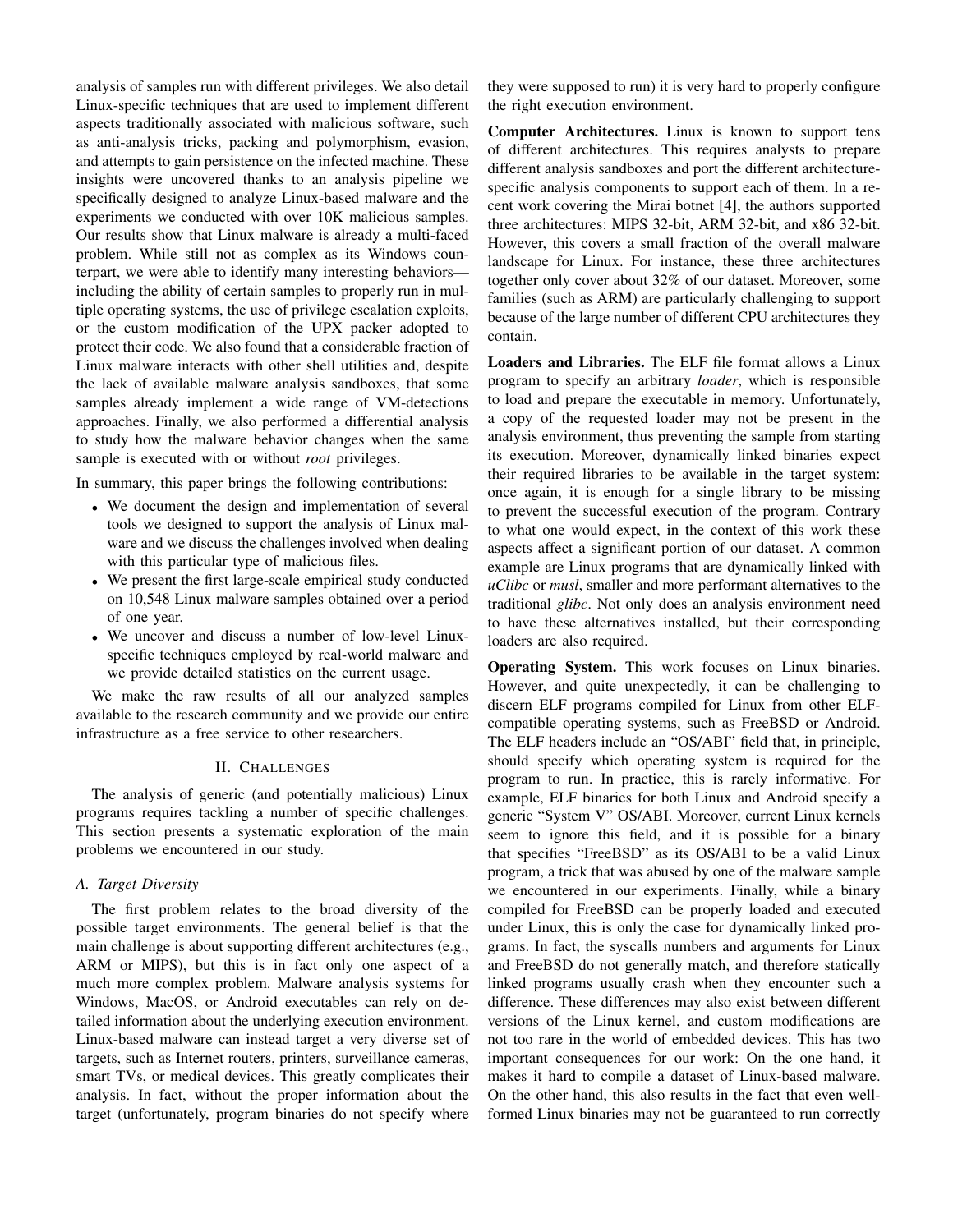in a generic Linux system.

# *B. Static Linking*

When a binary is statically linked, all its library dependencies are included in the resulting binary as part of the compilation process. Static linking can offer several advantages, including making the resulting binary more portable (as it is going to execute correctly even when its dependencies are not installed in the target environment) and making it harder to reverse engineer (as it is difficult to identify which library functions are used by the binary).

Static linking introduces also another, much less obvious challenge for malware analysis. In fact, since these binaries include all their libraries, the resulting application does not rely on any external wrapper to execute system calls. Normal programs do not call system calls directly, but invoke instead higher level API functions (typically part of the libc) that in turn wrap the communication with the kernel. Statically linked binaries are more portable from a library dependency point of view, but less portable as they may crash at runtime if the kernel ABI is different from what they expected (and what was provided by the—unfortunately unknown—target system).

### *C. Analysis Environment*

An ideal analysis sandbox should emulate as closely as possible the system in which the sample under analysis was supposed to run. So far we have discussed challenges related to setting up an environment with the correct architecture, libraries, and operating system, but these only cover part of the environment setup. Another important aspect is the privileges the program should run with. Typically, malware analysis sandboxes execute samples as a normal, unprivileged user. Administration privileges would give the malware the ability to tamper with the sandbox itself and would make the instrumentation and observation of the program behavior much more complex. Moreover, it is very uncommon for a Windows sample to expect super-user privileges to work.

Unfortunately, Linux malware is often written with the assumption (true for some classes of embedded targets) that its code would run with root privileges. However, since these details are rarely available to the analyst, it is difficult to identify these samples in advance. We will discuss how we deal with this problem by performing a differential analysis in Section [III.](#page-2-0)

# *D. Lack of Previous Studies*

To the best of our knowledge, this is the first work that attempts to perform a comprehensive analysis of the Linux malware landscape. This mere fact introduces several additional challenges. First, it is not clear how to design and implement an analysis pipeline specifically tailored for Linux malware. In fact, analysis tools are tailored to the characteristics of the existing malware samples. Unfortunately, the lack of information on how Linux-based malware works complicated the design of our pipeline. Which aspects should we focus on? Which architectures do we need to support? A second problem in this domain is the lack of a comprehensive dataset. One of the few works looking at Linux-based malware focused only on botnets, thus using honeypots to build a representative dataset. Unfortunately, this approach would bias our study towards those samples that propagate themselves on random targets.

#### III. ANALYSIS INFRASTRUCTURE

<span id="page-2-0"></span>The task of designing and implementing an analysis infrastructure for Linux-based malware was complicated by the fact that when we started our experiments we still knew very little about how Linux malware worked and of which techniques and components we would have needed to study its behavior. For instance, we did not know a priori any of the challenges we discussed in the previous section and we often had wrong expectations about the prevalence of certain characteristics (such as static linking or malformed file headers) or their impact on our analysis strategy.

Despite our extensive experience in analyzing malicious files for Windows and Android, we only had an anecdotal knowledge of Linux-based malware that we obtained by reading online reports describing manual analysis of specific families. Therefore, the design and implementation of an analysis pipeline became a trial-and-error process that we tackled by following an incremental approach. Each analysis task was implemented as an independent component, which was integrated in an interactive framework responsible to distribute the jobs execution among multiple parallel workers and to provide a rich interface for human analysts to inspect and visualize the data. As more samples were added to our analysis environment every day, the system identified and reported any anomaly in the results or any problem that was encountered in the execution of existing modules (such as new and unsupported architectures, errors that prevented a sample from being correctly executed in our sandboxes, or unexpected crashes in the adopted tools). Whenever a certain issue became widespread enough to impact the successful analysis of a considerable number of samples, we introduced new analysis modules and designed new techniques to address the problem. Our framework was also designed to keep track of which version of each module was responsible for the extraction of any given piece of information, thus allowing us to dynamically update and improve each analysis routine without the need to re-start each time the experiments from scratch.

Our final analysis pipeline included a collection of existing state-of-the-art solutions (such as AVClass [\[5\]](#page-13-4), IDA Pro, radare2 [\[6\]](#page-13-5), and Nucleus [\[7\]](#page-13-6)) as well as completely new tools we explicitly designed for this paper. Due to space limitations we cannot present each component in details. Instead, in the rest of this section we briefly summarize some of the techniques we used in our experiments, organized in three different groups: *File and Metadata Analysis*, *Static Analysis*, and *Dynamic Analysis* components.

#### *A. Data Collection*

To retrieve data for our study we used the VirusTotal intelligence API to fetch the reports of *every* ELF file submitted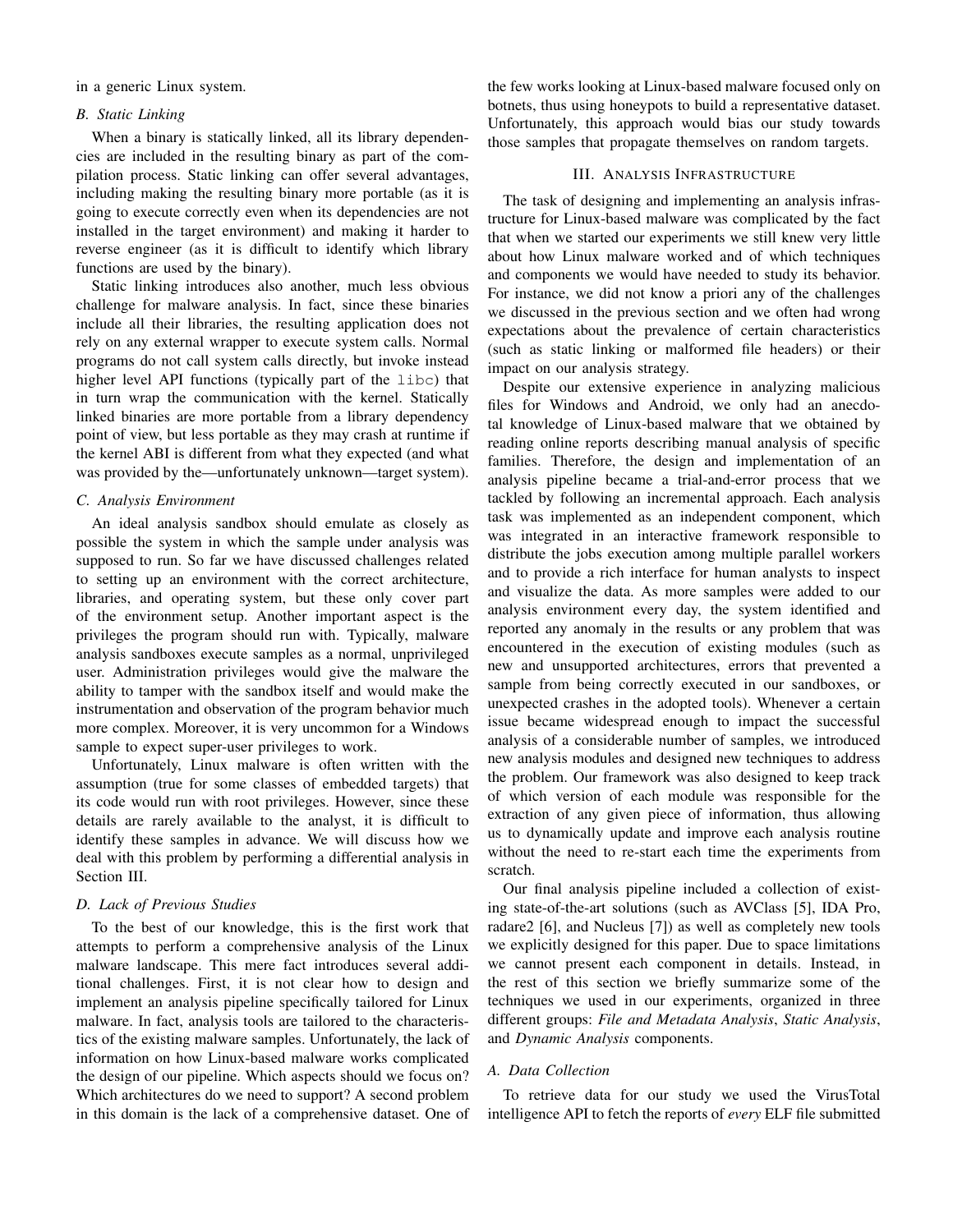

Fig. 1. Overview of our analysis pipeline.

between November 2016 and November 2017. Based on the content of the reports, we downloaded 200 candidate samples per day. Our selection criteria were designed to minimize non-Linux binaries and to select at least one sample for each family observed during the day. We also split our selection in two groups: 140 samples taken from those with more than five AV positive matches, and 60 samples with an AV score between one and five.

### *B. File & Metadata Analysis*

The first phase of our analysis focuses on the file itself. Certain fields contained in the ELF file format are required at runtime by the operating system, and therefore need to provide reliable information about the architecture on which the application is supposed to run and the type of code (e.g., executable or shared object) contained in the file. We implemented our custom parser for the ELF format because the existing ones (as explained in Section [V-A\)](#page-5-0) were often unable to cope with malformed fields, unexpected values, or missing information.

We use the data extracted from each file for two purposes. First, to filter out files that were not relevant for our analysis. For instance, shared libraries, core dumps, corrupted files, or executables designed for other operating systems (e.g., when a sample imported an Android library). Second, we use the information to identify any anomalous file structure that, while not preventing the sample to run, could still be used as antianalysis routine and prevent existing tools to correctly process the file (see Section [V-A](#page-5-0) for more details about our findings).

Finally, as part of this first phase of our pipeline, we also extract from the VirusTotal reports the AV labels for each sample and fed them to the AVClass tool to obtain a normalized name for the malware family. AVClass, recently proposed by Sebastián et al. [[5\]](#page-13-4), implements a state-of-the-art technique to normalize, remove generic tokens, and detect aliases among a set of AV labels assigned to a malware sample. Therefore, whenever it is able to output a name, it means that there was a general consensus among different antivirus on the class (family) the malware belongs to.

# *C. Static Analysis*

Our static analysis phase includes two tasks: binary code analysis and packing detection. The first task relied on a number of custom IDA Pro scripts to extract several code metrics—including the number of functions, their size and cyclomatic complexity, their overall coverage (i.e., the fractions of the .text section and PT\_LOAD segments covered by the recognized functions), the presence of overlapping instructions and other assembly tricks, the direct invocation of system calls, and the number of direct/indirect branch instructions. In this phase we also computed aggregated metrics, such as the distribution of opcodes, or a rolling entropy of the different code and data sections. This information is used for statistical purposes, but also integrated in other analysis components, for instance to identify anti-analysis behaviors or packed samples.

The second task of the static analysis phase consists of combining the information extracted so far from the ELF headers and the binary code analysis to identify likely packed applications (see Section [V-E](#page-8-0) for more details). Binaries that could be statically unpacked (e.g., in the common case of UPX) were processed at this stage and the result fed back to be statically analyzed again. Samples that we could not unpack statically were marked in the database for a subsequent more fine-grained dynamic attempt.

# <span id="page-3-0"></span>*D. Dynamic Analysis*

We performed two types of dynamic analysis in our study: a five-minute execution inside an instrumented emulator, and a custom packing analysis and unpacking attempt. For the emulation, we implemented two types of dynamic sandboxes: a KVM-based virtualized sandbox with hardware support for x86 and x86-64 architectures, and a set of QEMU-based emulated sandboxes for ARM 32-bit little-endian, MIPS 32 bit big-endian, and PowerPC 32-bit. These five sandboxes were nested inside an outer VM dedicated to dispatch each sample depending on its architecture. Our system also maintained several snapshots of all VMs, each corresponding to a different configurations to choose from (e.g., execution under user or root accounts and *glibc* or *uClibc* setup). All VMs were equipped with additional libraries, the list of which was collected during the static analysis phase, as well as popular loaders (such as the *uClibc* commonly used in embedded systems).

For the instrumentation we relied on SystemTap [\[8\]](#page-13-7) to implement kernel probes (*kprobes*) and user probes (*uprobes*).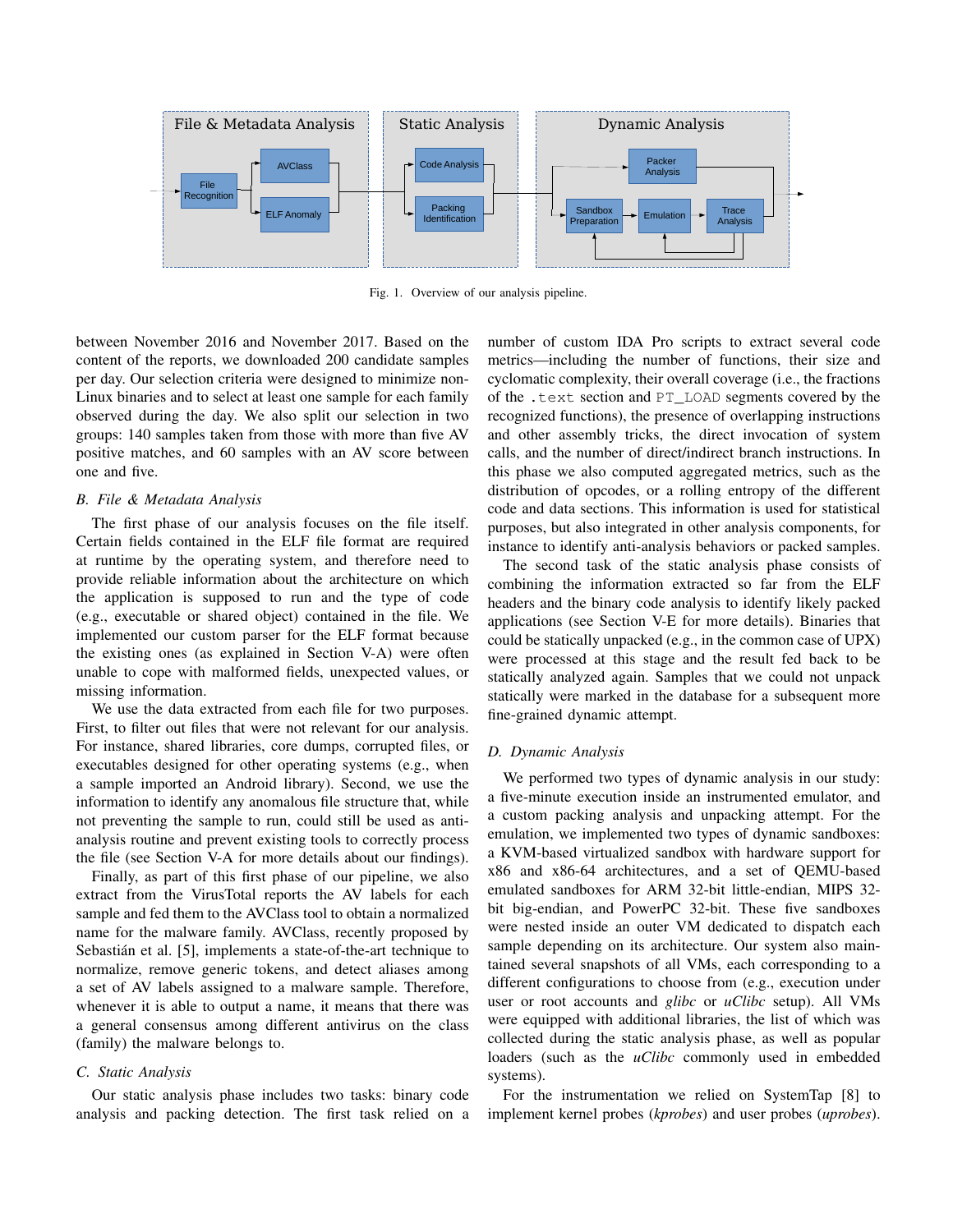While, according to its documentation, SystemTap should be supported on a variety of different architectures (such as x86, x86-64, ARM, aarch64, MIPS, and PowerPC), in practice we needed to patch its code to support ARM and MIPS with o32 ABI. Our patches include fixes on syscall numbers, CPU registers naming and offsets, and the routines required to extract the syscall arguments from the stack. We designed our SystemTap probes to collect every system call, along with its arguments and return value, and the instruction pointer from which the syscall was invoked. We also recompiled the *glibc* to add *uprobes* designed to collect, when possible, additional information on string and memory manipulation functions.

At the end of the execution, each sandbox returns a text file containing the full trace of system calls and userspace functions. This trace is then immediately parsed to identify useful feedback information for the sandbox. For example, this preliminary analysis can identify missing components (such as libraries and loaders) or detect if a sample tested its user permissions or attempted to perform an action that failed because of insufficient permissions. In this case, our system would immediately repeat the execution of the sample, this time with root privileges. As explained in Section [V-D,](#page-7-0) we later compare the two traces collected with different users as part of our differential analysis to identify how the sample behavior was affected by the privilege level. Finally, the preliminary trace analysis can also report to the analyst any error that prevented the sample to run in our system. As an example of these warnings, we encountered a number of ARM samples that crashed because of a four-byte misalignment between the physical and virtual address of their LOAD segments. These samples were probably designed to infect an ARMbased system whose kernel would memory map segments by considering their physical address, something that does not happen in common desktop Linux distributions. We extended our system with a component designed to identify these cases by looking at the ELF headers and fix the data alignment before passing them to the dynamic analysis stage.

To avoid hindering the execution and miss important code paths, we gave samples partial network access, while monitoring the traffic for signs of abuse. Although not an ideal solution, a similar approach has been previously adopted in other behavioral analysis experiments [\[4\]](#page-13-3), [\[9\]](#page-13-8) as it is the only way to observe the full behavior of a sample.

Our system also record PCAP files of the network traffic, due to space limitations we will not discuss their analysis as this is the only aspect of Linux-based malware that was already partially studied in previous works [\[4\]](#page-13-3). Finally, to dynamically unpack unknown UPX variants we developed a tool based on Unicorn [\[10\]](#page-13-9). The system emulates instructions on multiple architectures and behaves like a tiny kernel that exports the limited set of system calls used by UPX during unpacking (supporting a combination of different system call tables and system call ABIs). As we explain in Section [V-E,](#page-8-0) this approach allowed us to automatically unpack all but three malware samples in our dataset.

<span id="page-4-0"></span>TABLE I DISTRIBUTION OF THE 10,548 DOWNLOADED SAMPLES ACROSS **ARCHITECTURES** 

| Architecture         | <b>Samples</b> | Percentage |
|----------------------|----------------|------------|
| X86-64               | 3018           | 28.61%     |
| MIPS I               | 2120           | 20.10%     |
| PowerPC              | 1569           | 14.87%     |
| Motorola 68000       | 1216           | 11.53%     |
| Sparc                | 1170           | 11.09%     |
| Intel 80386          | 720            | 6.83%      |
| ARM 32-bit           | 555            | 5.26%      |
| Hitachi SH           | 130            | 1.23%      |
| AArch64 (ARM 64-bit) | 47             | 0.45%      |
| others               | 3              | 0.03%      |

# IV. DATASET

Our final dataset, after the filtering stage, consisted of 10,548 ELF executables, covering more than ten different architectures (see Table [I](#page-4-0) for a breakdown of the collected samples). Note again how the distribution differs from other datasets collected only by using honeypots: x86, ARM 32-bit, and MIPS 32-bit covered 75% of the data used by Antonakakis et al. [\[4\]](#page-13-3) on the Mirai botnet, but only account for 32% of our samples.

We report detailed statistics about the distribution of samples in our dataset in Appendix. Here we just want to focus on their broad variety and on the large differences that exist among all features we extracted in our database. For example, our set of Linux-based malware vary considerably in size, from a minimum of 134 bytes (a simple backdoor) to a maximum of 14.8 megabytes (a botnet coded in Go). IDA Pro was able to recognize (in dynamically linked binaries) from a minimum of zero (in two samples) to a maximum of 5685 unique functions. Moreover, we extracted from the ELF header of dynamically linked malware the symbols imported from external libraries—which can give an idea of the most commonly used functionalities. Most samples import between 10 and 100 symbols. Interestingly, there are more than 10% of the samples that use malloc but never use free. And while socket is one of the most common functions (confirming the importance that interconnected devices have nowadays) less than 50% of the binaries requests file-based routines (such as fopen). Finally, entropy plays an important role to identify potential packers or encrypted binary blobs. The vast majority of the binaries in our dataset has entropy around six, a common value for compiled but not packed code. However, one sample had entropy of only 0.98, due to large blocks of null bytes inserted in the data segment.

# *A. Malware Families*

The AVClass tool was able to associate a family (108 in total) to 83% of the samples in our dataset. As expected, botnets, often dedicated to run DDoS attacks, dominate the Linuxbased malware landscape—accounting for 69% of our samples spread over more than 25 families. One of the reasons for this prevalence is that attackers often harvest poorly protected IoT devices to join large remotely controlled botnets. This task is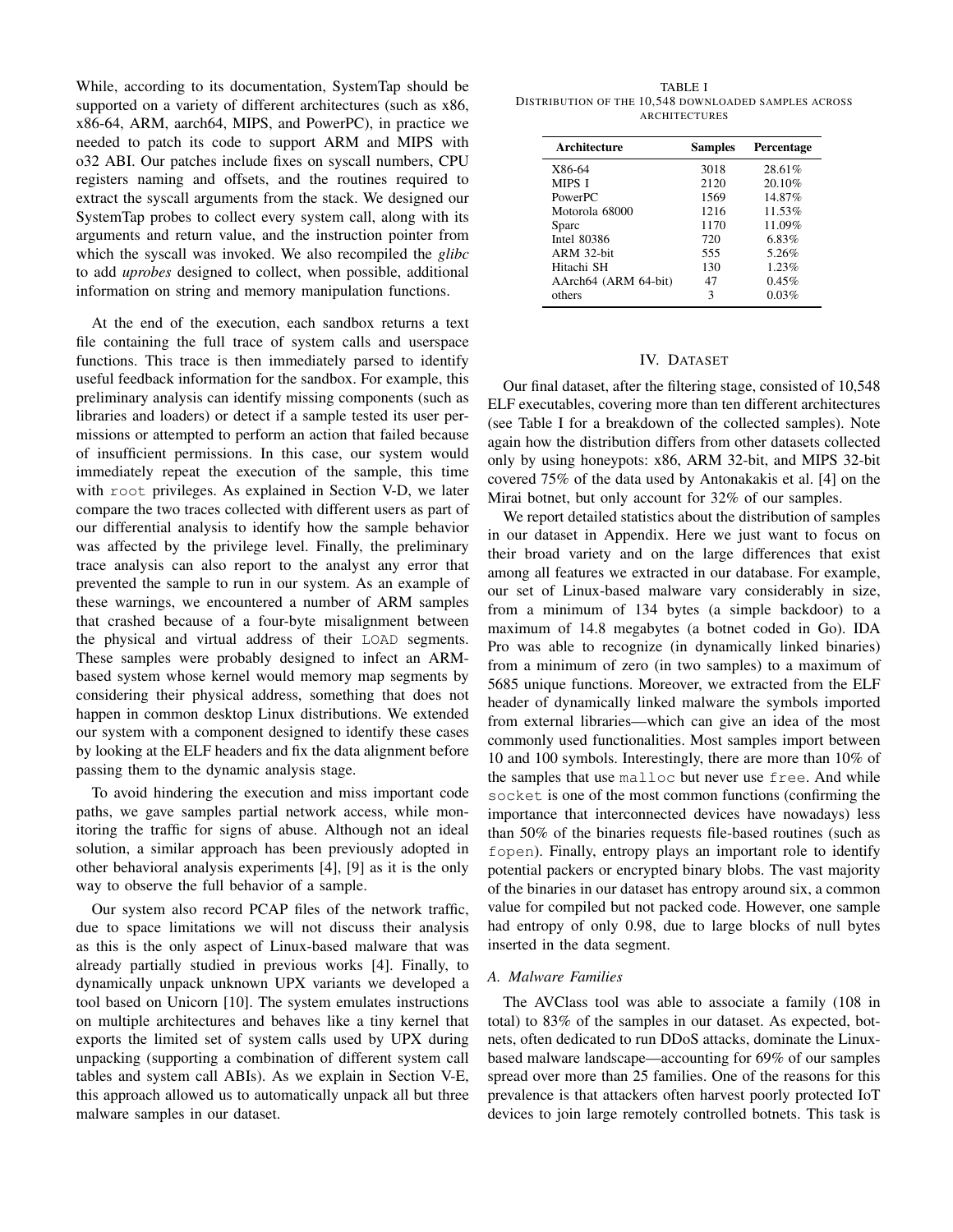TABLE II ELF HEADER MANIPULATION

<span id="page-5-1"></span>

| <b>Technique</b>                               | <b>Samples</b> | Percentage |
|------------------------------------------------|----------------|------------|
| Segment header table pointing beyond file data |                | 0.01%      |
| Overlapping ELF header/segment                 |                | 0.02%      |
| Wrong string table index (e_shstrndx)          | 60             | 0.57%      |
| Section header table pointing beyond file data | 178            | 1.69%      |
| <b>Total Corrupted</b>                         | 211            | 2.00%      |

greatly simplified by the availability of online services like Shodan [\[11\]](#page-13-10) or scanning tools like ZMap [\[12\]](#page-13-11) that can be used to quickly locate possible targets. Moreover, while it may be difficult to monetize the compromise of small embedded devices that do not contain any relevant data, it is still easy to combine their limited power to run large-scale denial of service attacks. Another possible explanation for the large number of botnet samples in our dataset is that the source code of some of these malware family is publicly available—resulting in a large number of variations and copycat software.

Despite their extreme popularity, botnets are not the only form of Linux-based malware. In fact, our dataset contains also thousands of samples belonging to other categories, including backdoors, ransomware, cryptocurrency miners, bankers, traditional file infectors, privilege escalation tools, rootkits, mailers, worms, RAT programs used in APT campaigns, and even CGIbased binary webshells. While these malware dominates the number of families in our dataset, many of them exist in a single variant, thus resulting in a lower number of samples.

While we may discuss particular families when we present our analysis results, in the rest of the paper we prefer to aggregate figures by counting individual samples. This is because even though samples in the same family may share a common goal and overall structure, they can be very diverse in the individual low-level techniques and tricks they employ (e.g., to achieve persistence or obfuscate the program code). We will return to this aspect of Linux malware and discuss its implications in Section [VI.](#page-12-0)

# V. UNDER THE HOOD

In this section we present a detailed overview of a number of interesting behaviors we have identified in Linux malware and, when possible, we provide detailed statistics about the prevalence of each of these aspects. Our goal is not to differentiate between different classes of malware or different malware families (i.e., to distinguish botnets from backdoors from ransomware samples), but instead to focus on the tricks and techniques commonly used by malware authors—such as packing, obfuscation, process injection, persistence, and evasion attempts. To date, this is the most comprehensive discussion on the topic, and we hope that the insights we offer will help to better understand *how* Linux-based malware works and will serve as a reference for future research focused on improving the analysis of this type of malware.

<span id="page-5-2"></span>TABLE III ELF SAMPLES THAT CANNOT BE PROPERLY PARSED BY KNOWN TOOLS

| Program          | <b>Errors on Malformed Samples</b> |
|------------------|------------------------------------|
| readelf 2.26.1   | 166 / 211                          |
| GDB 7.11.1       | 157 / 211                          |
| pyelftools 0.24  | 107/211                            |
| <b>IDA</b> Pro 7 | $-1211$                            |

# <span id="page-5-0"></span>*A. ELF headers Manipulation*

The Executable and Linkable Format (ELF) is the standard format used to store (among others) all Linux executables. The format has a complex internal layout, and tampering with some of its fields and structures provides attackers a first line of defense against analysis tools.

Some fields, such as e\_ident (which identifies the type of file), e\_type (which specifies the object type), or e\_machine (which contains the machine architecture), are needed by the kernel even before the ELF file is loaded in memory. Sections and segments are instead strictly dependent on the source code and the compilation process, and are needed respectively for linking and relocation purposes and to tell the kernel how the binary must be loaded in memory for program execution.

Our data shows that malware developers often tamper with the ELF headers to fool the analyst or crash common analysis tools. In particular, we identified two classes of modifications: those that resulted in *anomalous* files (but that still follow the ELF specifications), and those that produced *invalid* files which however can still be properly executed by the operating system.

Anomalous ELF. The most common example in the first category (5% of samples in our dataset) consists in removing all information about the ELF sections. This is valid according to the specifications (as sections information are not used at runtime), but it is an uncommon case that is never generated by traditional compilers. Another example of this category consists of reporting false information about the executable. For example, a Linux program can report a different operating system ABI (e.g., FreeBSD) and still be executed correctly by the kernel. Samples of the *Mumblehard* family report in the header the fact that they require FreeBSD, but then test the system call table at runtime to detect the actual operating system and execute correctly under both FreeBSD and Linux.

For this reason, in our experiments we did not trust such information and we always tried to execute a binary despite the values contained in its identification field. If the required ABI was indeed different, the program would crash at runtime trying to execute invalid system calls—a case that was recognized by our system to filter out non-Linux programs.

Invalid ELF. This category includes instead those samples with malformed or corrupted sections information (2% of samples in our dataset), typically the result of an invalid e\_shoff (offset of the section header table), e\_shnum (number of entries in the section header table), or e\_shentsize (size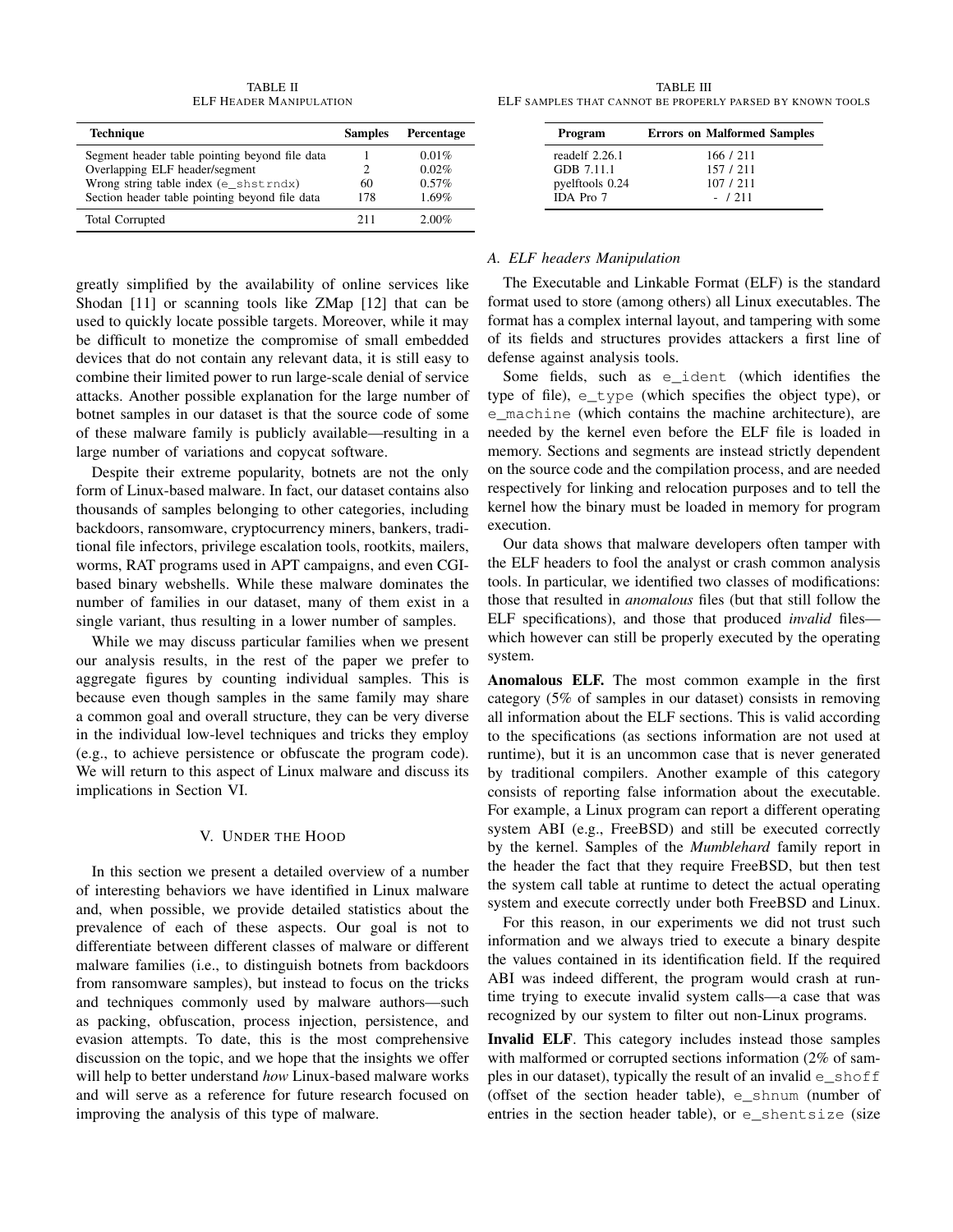of section entries) fields in the ELF header. We also found evidence of samples exploiting the ELF header file format to create overlapping segments header. For instance, three samples belonging to the *Mumblehard* family declared a single segment starting from the 44<sup>th</sup> byte of the ELF header itself and zeroed out any field unused at runtime. Table [II](#page-5-1) summarizes the most common ELF manipulation tricks we observed in our dataset.

Impact on Userspace Tools. To measure the consequences of the previously discussed transformations, in Table [III](#page-5-2) we report how popular tools (used to work with ELF files) react to unusual or malformed files. This includes *readelf* (part of GNU Binutils), *pyelftools* (a convenient Python library to parse and analyze ELF files), *GDB* (the de-facto standard debugger on Linux and many UNIX-like systems), and *IDA Pro 7* (the latest version, at the time of writing, of the most popular commercial disassembler, decompiler, and reverse engineering tool).

Our results show that all tools are able to properly process anomalous files, but unfortunately often result in errors when dealing with invalid fields. For example, *readelf* complained for the absence of a valid table on hundreds of sample, but was able to complete the parsing of the remaining fields in the ELF header. On the other side, *pyelftools* denies further analysis if the section header table is corrupted, while it can instead parse ELF files if the table is declared as empty. Because of this poor management of erroneous conditions, for our experiments we decided to write our own custom ELF parser, which was specifically designed to work in presence of unusual settings, inconsistencies, invalid values, or malformed header information.

Despite its widespread use in the \*nix world, GDB showed a severe lack of resilience in dealing with corrupted information coming from a malformed section header table. The presence of an invalid value results in GDB not being able to recognize the ELF binary and in its inability to start the program.

Finally, IDA Pro 7 was the only tool we used in our analysis pipeline that was able to handle correctly the presence of any corrupted section information or other fields that would not affect the program execution.

# *B. Persistence*

*Persistence* involves a configuration change of the infected system such that the malicious executable will be able to run regardless of possible reboot and power-off operations performed on the underlying machine. This, along with the ability to remain hidden, is one of the first objectives of malicious code.

A broad and well-documented set of techniques exists for malware authors to achieve persistence on Microsoft Windows platforms. The vast majority of these techniques relies on the modification of Registry keys to run software at boot, when a user logs in, when certain events occurs, or to schedule particular services. Linux-based malware needs to rely on different strategies, which are so far more limited both in number and in nature. We group the techniques that we observed in our dataset in four categories, described next.

<span id="page-6-0"></span>TABLE IV ELF BINARIES ADOPTING PERSISTENCE STRATEGIES

| Path                | <b>Samples</b>       |               |
|---------------------|----------------------|---------------|
|                     | $w/o$ root $w/$ root |               |
| /etc/rc.d/rc.local  |                      | 1393          |
| /etc/rc.conf        |                      | 1236          |
| /etc/init.d/        |                      | 210           |
| /etc/rcX.d/         |                      | 212           |
| /etc/rc.local       |                      | 11            |
| systemd service     |                      | $\mathcal{L}$ |
| "/.bashrc           | 19                   | 8             |
| "/.bash_profile     | 18                   | 8             |
| X desktop autostart | 3                    | 1             |
| /etc/cron.hourly/   |                      | 70            |
| /etc/crontab        |                      | 70            |
| /etc/cron.daily/    |                      | 26            |
| crontab utility     | 6                    | 6             |
| File replacement    |                      | 110           |
| File infection      | 5                    | 26            |
| Total               | 1644 (21.10%)        |               |

Subsystems Initialization. This appears to be the most common approach adopted by malware authors and takes advantage of the well known Linux *init* system. Table [IV](#page-6-0) shows that more than 1000 samples attempted to modify the system *rc* script (executed at the end of each run-level). Instead, 210 samples added themselves under the /etc/init.d/ folder and then created soft-links to directories holding run-level configurations. Overall, we found 212 binaries displacing links from /etc/rc1.d to /etc.rc5.d, with 16 of them using the less common run-levels dedicated to machine halt and reboot operations. Note how malicious programs still largely rely on the System-V init system and only two samples in our dataset supported more recent initialization technologies (e.g., *systemd*). More important, this type of persistence only works if the running process has privileged permissions. If the user executing the ELF is not root or a user under privileged policies, it is usually impossible to modify services and initialization configurations.

Time-based Execution. This technique is the second choice commonly used by malware and relies on the presence of *cron*, the time-based job scheduler for Unix systems. Malicious ELF files try to modify, with success when running under adequate higher privileges, *cron* configuration files to get scheduled execution at a fixed time interval. As for subsystem initialization, time-based persistence will not work if the malware is launched by unprivileged users unless the sample invokes the system utility *crontab* (a SUID program specifically designed to modify configuration files stored under /var/spool/cron/).

File Infection and Replacement. Another approach for malware to maintain a foothold in the system is by replacing (or infecting) applications that already exist in the target. This includes both a traditional *virus*-like behavior (where the malware locates and infect other ELF files without a strategy) as well as more targeted approaches that subvert the original functionalities of specific system tools.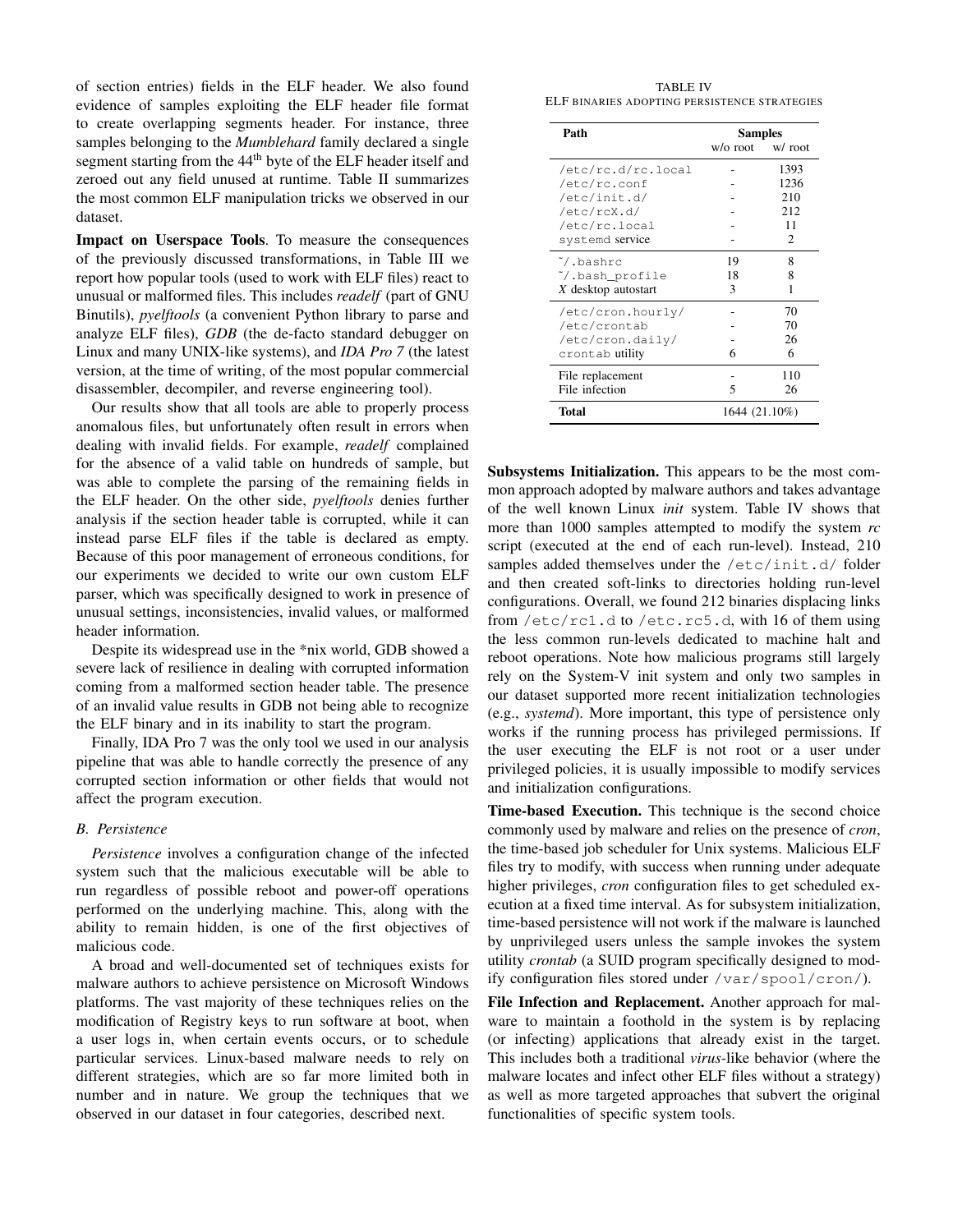<span id="page-7-1"></span>

| <b>TABLE V</b>                    |
|-----------------------------------|
| ELF PROGRAMS RENAMING THE PROCESS |

| Process name | Samples | Percentage |
|--------------|---------|------------|
| sshd         | 406     | 5.21%      |
| telnetd      | 33      | 0.42%      |
| cron         | 31      | 0.40%      |
| sh           | 14      | 0.18%      |
| busybox      | 11      | 0.14%      |
| other tools  | 22      | 0.28%      |
| empty        | 2034    | 26.11%     |
| other        | 973     | 12.49%     |
| random       | 618     | 7.93%      |
| Total        | 4091    | 52.50%     |

\* Names not representing system utilities

Our dynamically analysis reports allow us to observe infection and replacement of system and user files. Examples in this category are samples in the family *EbolaChan*, which inject their code at the beginning of the ls tool and append the original code after the malicious data. Another example are samples of the *RST*, *Sickabs* and *Diesel* families, which still use a 20 years old ELF infections techniques [\[13\]](#page-13-12). The first group limits the infection to other ELF files located in the current working directory, while the second adopts a system-wide infection that also targets binaries in the /bin/ folder. Interestingly, samples of this family were first observed in 2001, according to a Sophos report they were still widespread in 2008 [\[14\]](#page-13-13), and our study shows that they are still surprisingly active today. A different approach is taken by samples in the *Gates* family, which fully replace system tools in /bin/ or /usr/bin/ folders (e.g., ps and netstat) after creating a backup copy of the original code in /usr/bin/dpkgd/.

User Files Alteration. As shown in the middle part of Table [IV,](#page-6-0) very few samples modify configuration files in the user home directory such as shell configurations. Malware writers adopting this method can ensure persistence at user level, but other Linux users, beside the infected one, will not be affected by this persistence mechanism. While the most common, changes to the shell configuration are not the only form of per-user persistency. Few samples (such as those in the *Handofthief* family) that target desktop Linux installations, modified instead the .desktop startup files used by the windows manager.

Table [IV](#page-6-0) reports a summary of the amount of samples using each technique. Surprisingly, only 21% of our ELF files implemented at least one persistence strategy. However, samples that do try to be persistent often try multiple techniques in a row to reach their objective. As an example, in our experiments we noticed that user files alteration was a common fallback mechanism when the sample failed to achieve system-wide persistency.

### *C. Deception*

Stealthy malware may try to hide their nature by assuming names that look genuine and innocuous at a first glance, with the objective of tricking the user to open an apparently benign

TABLE VI ELF SAMPLES GETTING PRIVILEGES ERRORS OR PROBING IDENTITIES

| <b>Motivation</b>    | <b>Samples</b> | Percentage |
|----------------------|----------------|------------|
| EPERM error          | 986            | 12.65%     |
| EACCES error         | 716            | 9.19%      |
| Query user identity  | 1609           | 20.65%     |
| Query group identity | 877            | 11.26%     |
| Total                | 2637           | 33.84%     |

\* Also include checks on effective and real identity

<span id="page-7-2"></span>TABLE VII BEHAVIORAL DIFFERENCES BETWEEN USER/ROOT ANALYSIS

| Different behavior                           | <b>Samples</b> | Percentage |
|----------------------------------------------|----------------|------------|
| Execute privileged shell command             | 579            | 21.96%     |
| Drop a file into a protected directory       | 426            | 16.15%     |
| Achieve system-wide persistence              | 259            | 9.82%      |
| Tamper with Sandbox                          | 61             | 2.31%      |
| Delete a protected file                      | 47             | 1.78%      |
| Run <i>ptrace</i> request on another process | 10             | 0.38%      |

program, or avoid showing unusual names in the list of running processes.

Overall, we noted that this behavior, already common on Windows operating systems, is also widespread on Linuxbased malware. Table [V](#page-7-1) shows that over 50% of the samples assumed different names once in memory, and also reports the top benign application that are impersonated. In total we counted more than 4K samples invoking the system call prctl with request PR\_SET\_NAME, or simply modifying the first command line argument of the program (the program name). Out of those, 11% adopted names taken from common utilities. For example, samples belonging to the *Gafgyt* family often disguise as *sshd* or *telnetd*. It is also interesting to discuss the difference between the two renaming techniques. The first (based on the protel call) results in a different process name listed in /proc/<PID>/status (and used by tools like pstree), while the second modifies the information reported in /proc/<PID>/cmdline (used by ps). Quite strangely, none of the malware in our dataset combined the two techniques (and therefore could all be easily detected by looking for name inconsistencies).

The remaining 88% of the samples either adopted an empty name, a name of a fictitious (but not existing) file, or a randomlooking name often seeded by a combination of the current time and the process PID. This last behavior, implemented by some of the *Mirai* samples, results in the fact that the malicious process assumes a different name at every execution.

#### <span id="page-7-0"></span>*D. Required Privileges*

Our tests show that the distinction between administrator (root) and normal user is very important for Linux-based malware. First, malicious samples can perform different actions and show a different behavior when they are executed with super-user privileges. Second, especially when targeting low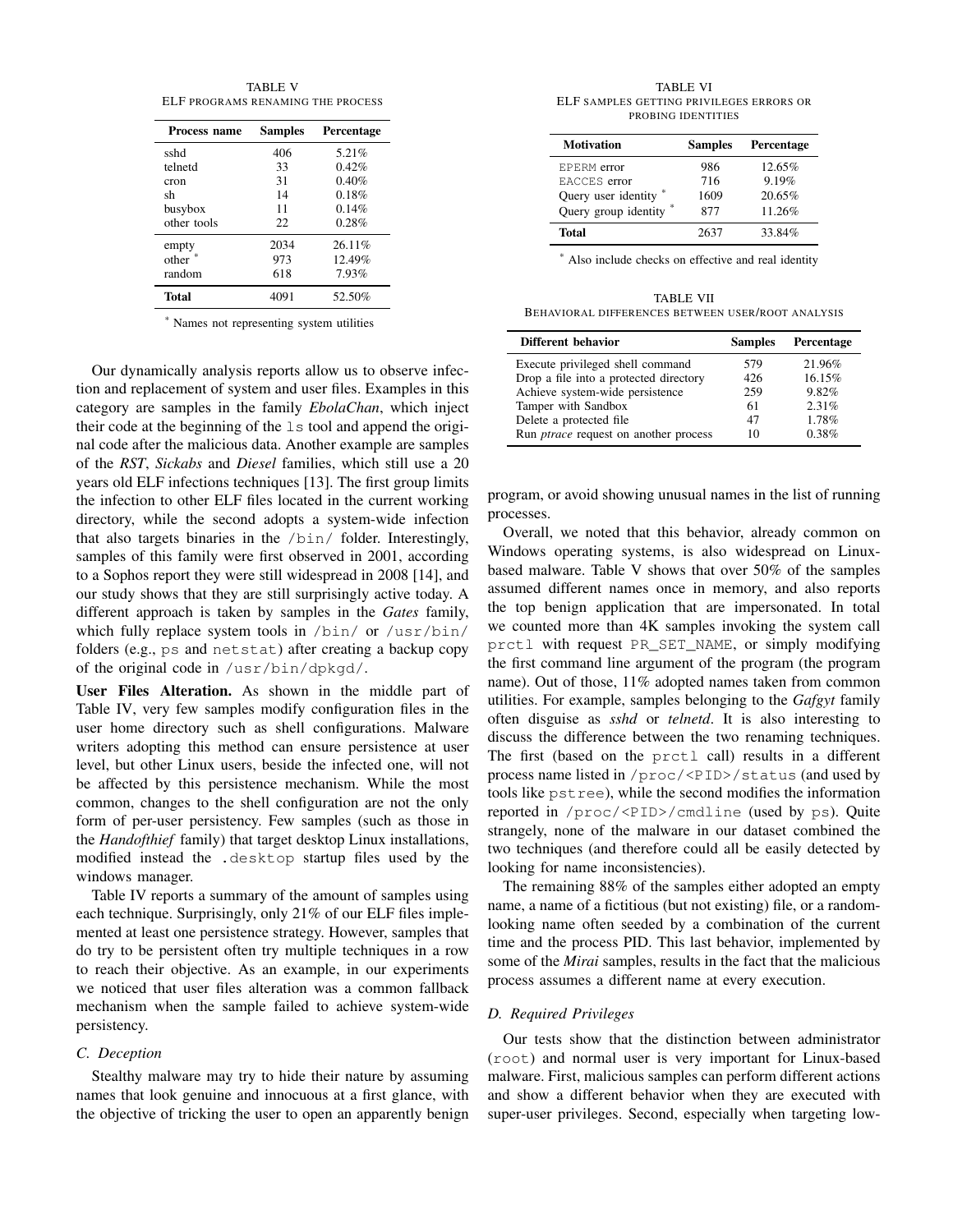end embedded systems or IoT devices, malware may even be designed to run as root—and thus fail to execute if analyzed with more limited privileges.

Therefore, we first executed every sample with normal user privileges. If, during the execution, we detected any attempt to retrieve the user or group identities (which could be used by the program to decide the malware's next actions) or to access any resource that returned a EPERM or EACCES errors, we repeated the analysis by running the sample with root privileges. This was the case for 2637 samples (25% of the dataset) and in 89% of them we detected differences in the sample behavior extracted from the two execution traces.

Table [VII](#page-7-2) presents a list of behaviors that were executed when running as root but were not observed when running as a normal user. Among these, privileged shell commands and operations on files are predominant, with malware using elevated privileges to create or delete files in protected folders. For instance, samples of the *Flooder* and *IoTReaper* families hide their traces by deleting all log files in  $/\text{var}/\text{log}$ , while samples of the *Gafgyt* family only delete last login and logout information  $(\sqrt{var}/log/\text{wtmp})$ . Moreover, in few cases malware running as root were able to tamper with the sandboxed execution: we found binaries that, upon detection of the emulated execution environment, would kill the SSH daemon or even delete the entire file system.

We now look in more details at two specific actions that are determined by the execution privileges: privileges escalation exploits and interaction with the OS kernel.

Privileges Escalation. On the one hand, one of the advantages of using kernel probes for dynamic analysis is its ability to trace functions in the OS kernel—making possible for us to detect signs of successful exploitations. For example, by monitoring commit\_creds we can detect when a new set of credentials has been installed on a running task. On the other hand, the sandboxes built to host the execution of each sample were deployed with up-to-date and fully-patched Linux operating systems—which prevented binaries from exploiting old vulnerabilities.

According to our trace analysis, there was no evidence of samples that successfully elevated their privileges inside our machines, or that had been able to perform privileged actions under user credentials. Regarding older (and therefore unsuccessful) exploits, we developed custom signatures to identify the ten most common escalation attacks based on known vulnerabilities in the Linux kernel<sup>[1](#page-8-1)</sup>, for which an exploitation proof-of-concept is available to the public. Our tests revealed that CVE-2016-5195 was the most frequently used vulnerability, with a total of 52 ELF programs that tried to exploit it in our sandbox. We also detected five attempts to exploit CVE-2015-1328, while the remaining eight checks did not return any positive match.

Kernel Modules. System calls tracing allows our system to track attempts to load or unload a kernel module, especially

TABLE VIII ELF PACKERS

<span id="page-8-3"></span>

| Process name           | <b>Samples</b> | Percentage |
|------------------------|----------------|------------|
| Vanilla UPX            | 189            | 1.79%      |
| Custom UPX Variant     | 188            | 1.78%      |
| - Different Magic      | 129            |            |
| - Modified UPX strings | 55             |            |
| - Inserted junk bytes  | 126            |            |
| - All of the previous  | 16             |            |
| Mumblehard Packer      |                | 0.03%      |

when samples are executed with root privileges. Interestingly, among the 2,637 malware samples we re-executed with root privileges, only 15 successfully loaded a kernel module and none of them performed an unload procedure. All these cases involved the standard ip\_tables.ko, necessary to setup IP packet filter rules. We also identified 119 samples, belonging to the *Gates* or *Elknot* families that *attempted* to load a custom kernel module but failed as the corresponding .ko file was not present during the analysis.[2](#page-8-2)

# <span id="page-8-0"></span>*E. Packing & Polymorphism*

Runtime packing is at the same time one of the most common and one of the most sophisticated obfuscation techniques adopted by malware writers. If properly implemented, it completely prevents any attempt to statically analyze the malware code and it also considerably slows down an eventual manual reverse engineering effort. While hundreds of commercial, free, and underground packers exist for Microsoft Windows, things are different in the Linux world: only a handful of ELF packers have been proposed so far [\[15\]](#page-13-14)–[\[17\]](#page-13-15), and the vast majority of them are proof-of-concept projects. The only exception is UPX, a popular open source compression packer introduced in 1998 to reduce the size of benign executables, which is freely available for many operating systems.

Automatic recognition and analysis of packers is a subtle problem, and it has been the focus on many academic and industrial studies [\[18\]](#page-13-16)–[\[22\]](#page-13-17). For our experiment, we relied on a set of heuristics based on the file segments entropy and on the results of the static analysis phase (i.e., number of imported symbols, percentage of code section correctly disassembled, and total number of functions identified) to flag samples that were likely packed. Moreover, since UPX-like variants seem to dominate the scene, we decided to add to our pipeline a set of custom analysis routines to identify possible UPX variants and a generic multi-architecture unpacker that can retrieve the original code of samples packed with these techniques.

UPX Variations. Vanilla UPX and its variants are by far the most prevalent form of packing in our dataset. As shown in Table [VIII,](#page-8-3) out of 380 packed binaries only three did not belong to this category. The table also highlights the modifications made to the UPX format with the goal of breaking the standard

<span id="page-8-1"></span><sup>1</sup>CVE-2017-7308, CVE-2017-6074, CVE-2017-5123, CVE-2017-1000112, CVE-2016-9793, CVE-2016-8655, CVE-2016-5195, CVE-2016-0728, CVE-2015-1328, CVE-2014-4699.

<span id="page-8-2"></span><sup>2</sup>This is a well-known problem affecting dynamic malware analysis systems, as samples are collected and submitted in isolation and can thus miss external components that were part of the same attack.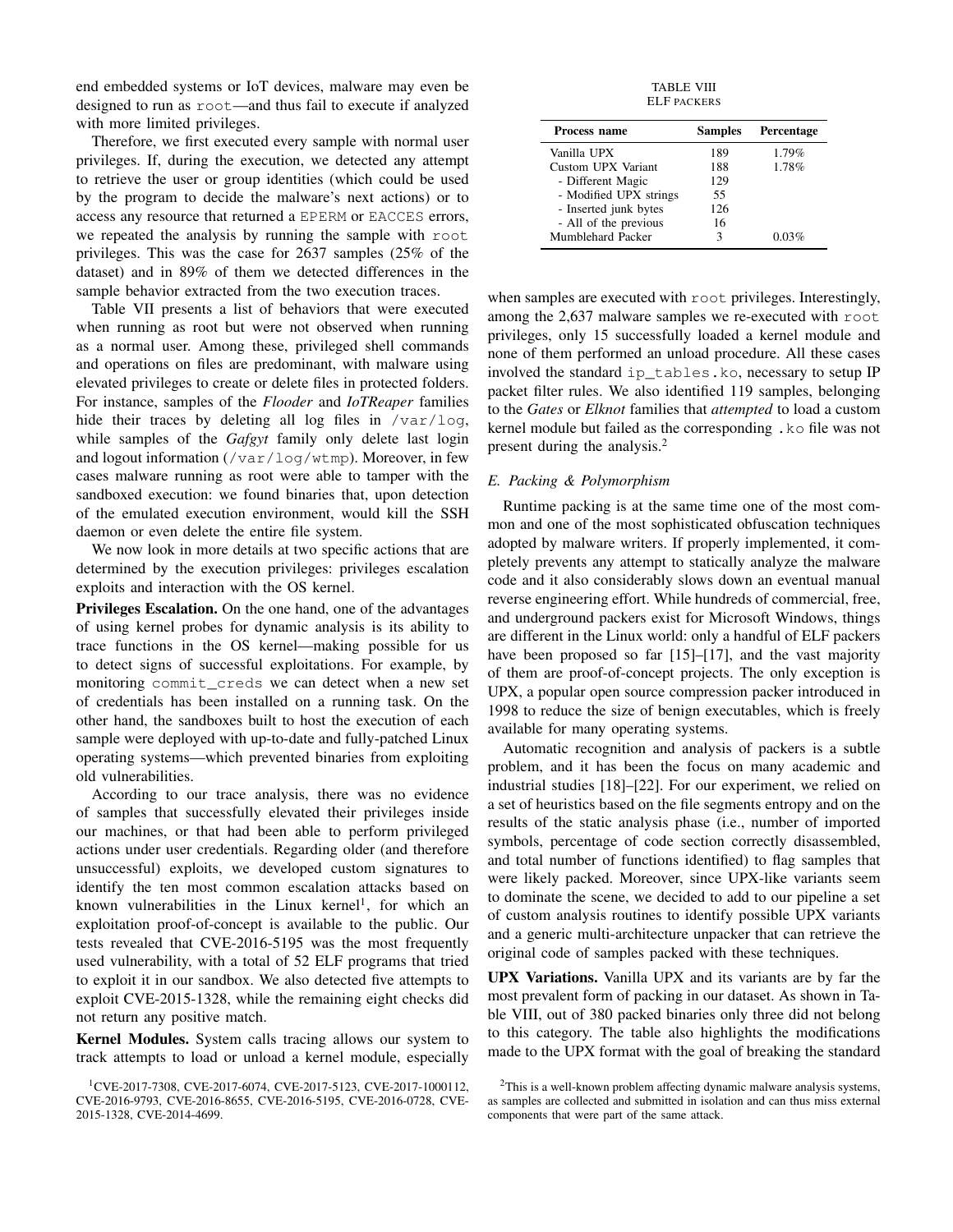<span id="page-9-0"></span>

| <b>TABLE IX</b>               |
|-------------------------------|
| TOP TEN COMMON SHELL COMMANDS |
| <b>EXECUTED</b>               |

| Shell command | <b>Samples</b> | Percentage |
|---------------|----------------|------------|
| sh            | 400            | 5.13%      |
| sed           | 243            | 3.12%      |
| cp            | 223            | 2.86%      |
| rm            | 216            | 2.77%      |
| grep          | 214            | 2.75%      |
| ps            | 131            | 1.68%      |
| insmod        | 124            | 1.59%      |
| chmod         | 113            | 1.45%      |
| cat           | 93             | 1.19%      |
| iptables      | 84             | 1.08%      |

<span id="page-9-1"></span>TABLE X TOP TEN PROC FILE SYSTEM ACCESSES BY MALICIOUS SAMPLES

| Path                       | <b>Samples</b> | Percentage |
|----------------------------|----------------|------------|
| /proc/net/route            | 3368           | 43.22%     |
| /proc/filesystems          | 649            | 8.33%      |
| /proc/stat                 | 515            | 6.61%      |
| /proc/net/tcp              | 498            | $6.39\%$   |
| /proc/meminfo              | 354            | 4.54%      |
| /proc/net/dev              | 346            | 4.44%      |
| /proc/ <pid>/stat</pid>    | 320            | $4.11\%$   |
| /proc/cmdline              | 278            | 3.57%      |
| /proc/ <pid>/cmdline</pid> | 259            | 3.32%      |
| /proc/cpuinfo              | 226            | 2.90%      |

UPX unpacking tool. This includes a modification to the magic number (so that the file does not appear to be packed with UPX anymore), the modification of UPX strings, and the insertion of junk bytes (to break the UPX utility). However, all these samples share the same underlying packing structure and the same compression algorithm—showing that malware writers simply applied "cosmetic" variations to the open source UPX code.

Custom packers. Linux does not count on a large variety of publicly available packers and UPX is usually the main choice. However, we detected three samples (all belonging to the *Mumblehard* family) that implemented some form of custom packing, where a single unpacking routine is executed before transferring the control to the unpacked program [\[23\]](#page-13-18). In one case, the malware started a separate process running a *perl* interpreter and then used the main process to decrypt instructions and feed them into the interpreter.

# <span id="page-9-2"></span>*F. Process Interaction*

This section covers the techniques used by Linux malware to interact with child processes or other binaries already installed or running in the system.

Multiple Processes. 25% of our samples consists of a single process, 9% spawn a new process, 43% involves three processes in total (largely due to the "double-fork" pattern used to daemonize a program), while the remaining 23% created a higher number of separate processes (up to 1684).

Among the samples that spawn multiple processes we find many popular botnets such as *Gafgyt*, *Tsunami*, *Mirai*, and *XorDDos*. For instance, *Gafgyt* creates a new process for every attempt to connect to its command and control (C&C) server. *XorDDos*, instead, creates parallel DDos attack processes.

Shell Commands. 13% of the samples we analyzed inside our sandbox executed at least one external shell command. In total, we registered the execution of 93 unique commandline tools—the most prevalent of which are summarized in Table [IX.](#page-9-0) Commands such as *sed*, *cp*, and *chmod* are often executed to achieve persistence on the target system, while *rm* is used to unlink the sample itself or to delete the *bash* history file. Several malware families also try to kill previous infections of the same malware. *Hijami*, the counter-malware to "vaccinate" *Mirai*, uses *iptables* to close and open network ports, while *Mirai* tries to close vulnerable ports already used to infect the system.

Process Injection An attacker may want to inject new code into a running process to change its behavior, make the sample more difficult to debug, or to hook interesting functions in order to steal information.

Our system monitors three different techniques a process can use to write to the memory of another program: 1) a ptrace syscall that requests the PTRACE\_POKETEXT, PTRACE\_POKEDATA, or PTRACE\_POKEUSER functionalities; 2) a PTRACE\_ATTACH request followed by read/write operations to /proc/<TARGET\_PID>/mem; and 3) an invocation to the process\_vm\_writev system call.

It is important to mention that the Linux kernel has been hardened against ptrace calls in 2010. Since then it is not possible to use ptrace on processes that are not direct descendant of the tracer process, unless the unprivileged user is granted the CAP\_SYS\_PTRACE capability. The same capability is required to execute the process\_vm\_writev call, a new system call introduced in 2012 with kernel 3.2 to directly transfer data between the address spaces of two processes.

We found a sample performing injection by using the first technique mentioned above. It injects a dynamic library in every active process that uses *libc* (but excludes gnome-session, dbus and pulseaudio). In the injected payload the malware uses the *libc* function \_\_libc\_dlopen\_mode to load dynamic objects at runtime. This function is similar to the well-known dlopen, which is less preferable because implemented in *libdl*, not already included in the *libc*. After the new code is mapped in memory, the malware issues ptrace requests to backup the registers values of the victim process, hijack the control flow to execute its malicious behavior, and restore the original execution context.

# *G. Information Gathering*

Information gathering is an important step of malware execution as the collected information can be used to detect the presence of a sandbox, or to control the execution of the sample. Data stored on the system can also be exfiltrated to a remote location, as it often happens with programs controlled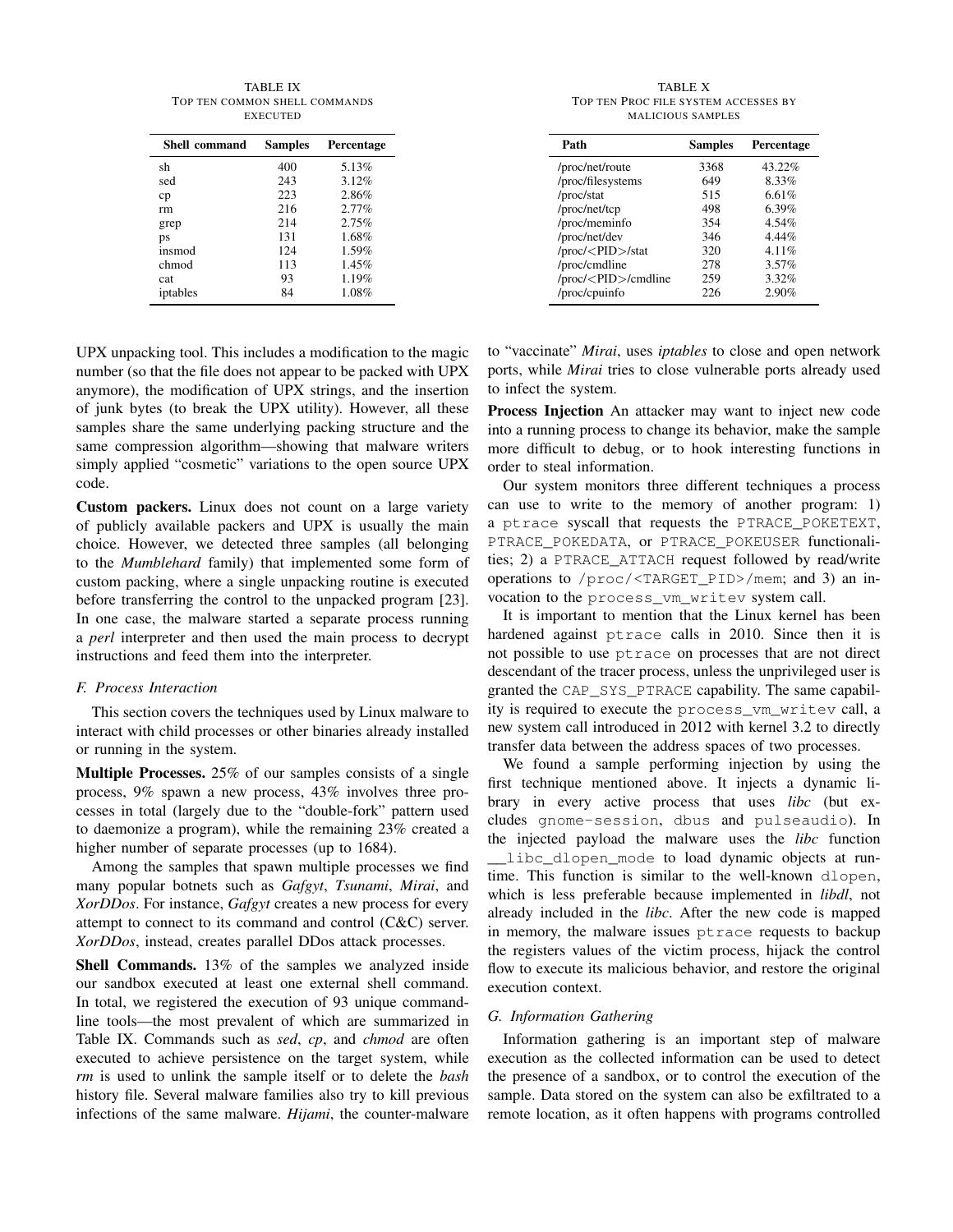<span id="page-10-0"></span>TABLE XI TOP TEN SYSFS FILE SYSTEM ACCESSES BY MALICIOUS SAMPLES

| Path                                                | <b>Samples</b> | Percentage |
|-----------------------------------------------------|----------------|------------|
| /sys/devices/system/cpu/online                      | 338            | $4.34\%$   |
| /sys/devices/system/node/node0/meminfo              | 26             | $0.33\%$   |
| /sys/module/x_tables/initstate                      | 22             | 0.28%      |
| /sys/module/ip_tables/initstate                     | 22             | 0.28%      |
| /sys/class/dmi/id/sys_vendor                        | 18             | 0.23%      |
| /sys/class/dmi/id/product_name                      | 18             | 0.23%      |
| /sys/class/net/ <interface>tx_queue_len</interface> | 9              | 0.12%      |
| /sys/firmware/efi/systab                            | 3              | 0.04%      |
| /sys/devices/pci0000:00/ <device></device>          | 3              | 0.04%      |
| /sys/bus/usb/devices/ <device></device>             | 2              | 0.03%      |

<span id="page-10-2"></span>TABLE XII TOP TEN ACCESSES ON /ETC/ BY MALICIOUS SAMPLES

| Path                  | <b>Samples</b> | Percentage |
|-----------------------|----------------|------------|
| $/etc$ /rc.d/rc.local | 1393           | 17.88%     |
| $/etc$ conf           | 1236           | 15.86%     |
| /etc/resoly.conf      | 641            | 8.23%      |
| /etc/nsswitch.conf    | 453            | 5.81%      |
| /etc/hosts            | 423            | 5.43%      |
| /etc/passwd           | 244            | 3.13%      |
| /etc/host.conf        | 201            | 2.58%      |
| /etc/rc.local         | 170            | 2.18%      |
| /etc/localtime        | 165            | 2.12%      |
| /etc/cron.deny        | 101            | 1.30%      |

by a C&C server. In this section we look at which portions of the file system are inspected by malware and discuss securityrelevant paths analysts should monitor when inspecting new malware strains.

*Proc* and *Sysfs* File Systems. The *proc* and *sysfs* virtual file systems contain, respectively, runtime system information on processes, system and hardware configurations, and information on the kernel subsystems, hardware devices, and kernel drivers. We divide the type of information collected by malware samples in three macro categories: system configuration, processes information, and network configuration. The network category is the most common in our dataset with more than 3000 samples, as shown in Table [X,](#page-9-1) which accessed /proc/net/route (system routing table) to get the list of active network interfaces with their relative configuration. Additional information is extracted from /proc/net/tcp (active TCP sockets) and /proc/net/dev (sent and received packets). Moreover, 111 samples in our dataset read /proc/net/arp to retrieve the system ARP table. For the sysfs counterpart, reported in Table [XI,](#page-10-0) we found accesses to /sys/class/net/ to get the transmission queue length, a relevant information for DDoS attacks.

The system configuration category is the second most common, with hundreds of samples that extracted the amount of installed memory, the number of available CPU cores, and other CPU characteristics. The files used for sandbox detection and evasion also fall into this category (see Subsection [V-H\)](#page-10-1) as well as the lists of USB and PCI connected devices. This category also includes accesses to /proc/cmdline to

<span id="page-10-3"></span>TABLE XIII ELF PROGRAMS SHOWING EVASIVE FEATURES

| Type of evasion       | <b>Samples</b> | Percentage |
|-----------------------|----------------|------------|
| Sandbox detection     | 19             | 0.24%      |
| Processes enumeration | 259            | 3.32%      |
| Anti-debugging        | 63             | 0.81%      |
| Anti-execution        | 3              | 0.04%      |
| Stalling code         |                |            |

\* Not used for evasion but candidate behavior

TABLE XIV FILE SYSTEM PATHS LEADING TO SANDBOX DETECTION

<span id="page-10-4"></span>

| Path                           | <b>Detected Environments</b> |    |
|--------------------------------|------------------------------|----|
| /sys/class/dmi/id/product_name | VMware/VirtualBox            | 18 |
| /sys/class/dmi/id/sys_vendor   | <b>OEMU</b>                  | 18 |
| /proc/cpuinfo                  | CPU model/hypervisor flag    |    |
| /proc/sysinfo                  | <b>KVM</b>                   |    |
| /proc/scsi/scsi                | VMware/VirtualBox            |    |
| /proc/vz and /proc/bc          | OpenVZ container             |    |
| /proc/xen/capabilities         | XEN hypervisor               |    |
| /proc/ <pid>/mountinfo</pid>   | chroot jail                  |    |

retrieve the name of the running kernel image.

Another common type of information gathering focuses on processes enumeration. This is used to prevent multiple executions of the same malware (e.g., by the *Mirai* family), or to identify other relevant programs running on the target machine. As reported in Table [IX,](#page-9-0) we found 131 samples executing the shell command ps, used as a fast interface to get the list of running processes. For example, 67 samples of the *BitcoinMiner* family invoke ps and then try to kill other crypto-miner processes that may interfere with their malicious activity.

Configuration Files. System configuration files are contained in the /etc/ folder. As reported in Table [XII,](#page-10-2) configuration files required to achieve persistence are the ones accessed more often. Network-related configuration files also appear to be popular, with /etc/resolv.conf (the DNS resolver) or /etc/hosts (the mapping between hosts and IP addresses). Among the top entries we also find /etc/passwd (list of registered accounts). For instance, *Flooder* samples use it to check for the presence of a backdoor account on the system. If not found, they add a new user by directly writing to /etc/passwd and /etc/shadow.

# <span id="page-10-1"></span>*H. Evasion*

The purpose of evasion is to hide the malicious behavior and remain undetected as long as possible. This typically requires the sample to detect the presence of analysis tools, or to distinguish whether it is running within an analysis environment or on a real target device. We now present more details about the different evasion techniques, whose prevalence in our dataset is summarized in Table [XIII.](#page-10-3)

Sandbox Detection. Our string comparison instrumentation detected a number of programs that attempted to detect the presence of a sandbox by comparing different pieces of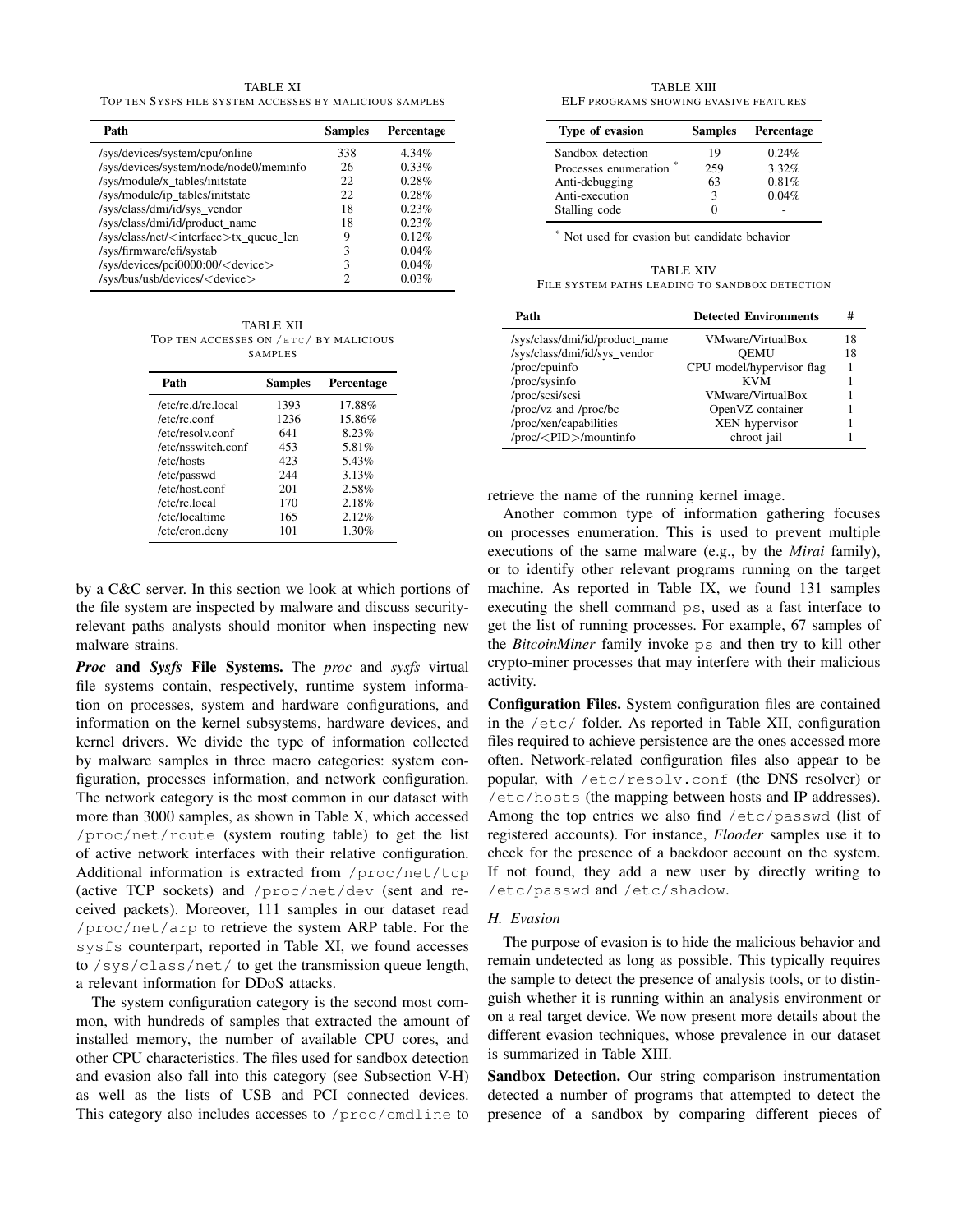information extracted from the system with strings such as "VMware" or "QEMU." Table [XIV](#page-10-4) reports the files where the information was collected. Ten samples who tested the sys\_vendor file were able to detect our analysis environment when executed with root privileges (as we restricted the permissions to files exposing the motherboard DMI zone information reported by the kernel). We also identified samples attempting to detect chroot()-based jails (by comparing /proc/1/mountinfo with /proc/<malware PID>/mountinfo), OpenVZ containers [\[24\]](#page-13-19), and even one binary (from the *Handofthief* family) trying to evade IBM mainframes and IBM's virtualization technology. It is also interesting to note how some samples simply decide to exit when they detect they are running in a virtual environment, while other adopt a more aggressive (but less stealthy) approach, such as trying to delete the entire file system.

Processes Enumeration. It is common in Windows to evade analysis by verifying the presence of a particular set of processes, or inspecting the goodness and authenticity of companion processes that live on the system. We investigated whether Linux malware samples already employ similar techniques and found 259 samples that perform a full scan of the /proc/<PID> directories. However, none of the samples appeared to perform these scans for evasive purposes but instead to test if the machine was already infected or to identify target processes to kill (as we explain in Section [V-F\)](#page-9-2).

Anti-Debugging. The most common anti-debugging technique is based on the ptrace system call that provides to debuggers the ability to "attach" to a target process to programmatically inspect and interact with it. As a given process can only have at most *one* debugger attached to it, one common evasion technique used by malware consists of invoking the ptrace system call with flags PTRACE\_TRACEME or PTRACE\_ATTACH on themselves to detect if another debugger is already attached or prevent it to do so while the sample is running. We found 63 samples employing this mechanism. We also identified one sample checking the presence of the LD\_PRELOAD environment variable, which is often used to override functions in dynamically loaded libraries (with the goal of dynamically instrumenting their execution).

It is important to note that the tracing system we use in our sandbox is based on kernel probes (as described in section [III-D\)](#page-3-0), and it cannot be detected or tampered with by using anti-debugging techniques.

Anti-Execution. Our experiments detected samples belonging to the *DnsAmp* malware family that did not manifest any behavior, except from comparing their own file name with a hardcoded string. A closer look at these samples showed that the malware authors used this trick as an evasive solution, as many malware collection infrastructures and analysis sandboxes often rename the files before their analysis.

Stalling Code. Windows malware is known to often employ *stalling code* that, as the name suggests, is a technique used to delay the execution of the malicious behavior – assuming an analysis sandbox would only run each sample for few minutes.

<span id="page-11-0"></span>TABLE XV TOP 20 LIBRARIES INCLUDED BY DYNAMICALLY LINKED EXECUTABLES

| Library       | Percentage | Library       | Percentage |
|---------------|------------|---------------|------------|
| glibc         | 74.21%     | libscotch     | 1.23%      |
| uclibc        | 24.24%     | libtinfo      | 0.75%      |
| libgcc        | 9.74%      | libgmp        | 0.75%      |
| $libstdc++$   | 7.12%      | libmicrohttpd | 0.64%      |
| lihz          | 5.24%      | libkrb5       | 0.64%      |
| libcurl       | 3.64%      | libcomerr     | 0.64%      |
| libssl        | 2.35%      | libperl       | 0.59%      |
| $\frac{1}{2}$ | 1.44%      | libhwloc      | 0.59%      |
| libjansson    | 1.39%      | libedit       | 0.54%      |
| libncurses    | 1.28%      | libopencl     | 0.54%      |

We investigated whether Linux malware is already using simple variants of this technique by scanning our execution traces for samples using time- or sleep-related functions. We found that 64% of the binaries we analyzed make use of the nanosleep system call, with values ranging from less than a second to higher than three hours. However, none of them appear to use these delays to stall their execution (in fact, our traces contained clear signs of their behavior), but rather to coordinate child processes or network communications.

# *I. Libraries*

There are two main ways an executable can make use of libraries. In the first (and more common) case, the executable is *dynamically linked* and external libraries are loaded at run-time, permitting code reuse and localized upgrades. Conversely, an executable that is *statically linked* includes the object files of its libraries as part of its executable file removing any external dependency of the application and thus making it more portable.

More than 80% of the samples we analyzed are statically linked. Nevertheless, we note that only 24% of these samples have been stripped from their symbols, with the remaining ones often including even functions and variables names used by developers. Similarly for dynamically linked samples in our dataset, only 33% of them are stripped. We find this trend very interesting as apparently malware developers lack motivation to obfuscate their code against manual analysis—which is in sharp contrast with the complexity of evasive Windows malware.

Common Libraries. Table [XV](#page-11-0) lists the dynamic libraries that are most often imported by malware samples in our dataset. This lists shows two important aspects. First, that while the GNU C library (*glibc*) is (expectedly) the most requested library, we found that 24% of samples link against smaller implementations like *uClibc*, often used in embedded systems. It is also interesting to see how almost 10% of the dataset links against *libgcc*, a library used by the GCC compiler to handle arithmetic operations that the target processor cannot perform directly (e.g., floating-point and fixed-point operations). This library is rarely used in the context of desktop environments, but it is often used in embedded devices with architectures that do not support floating point operations. The second interesting aspect is that, while in total we identified more than 200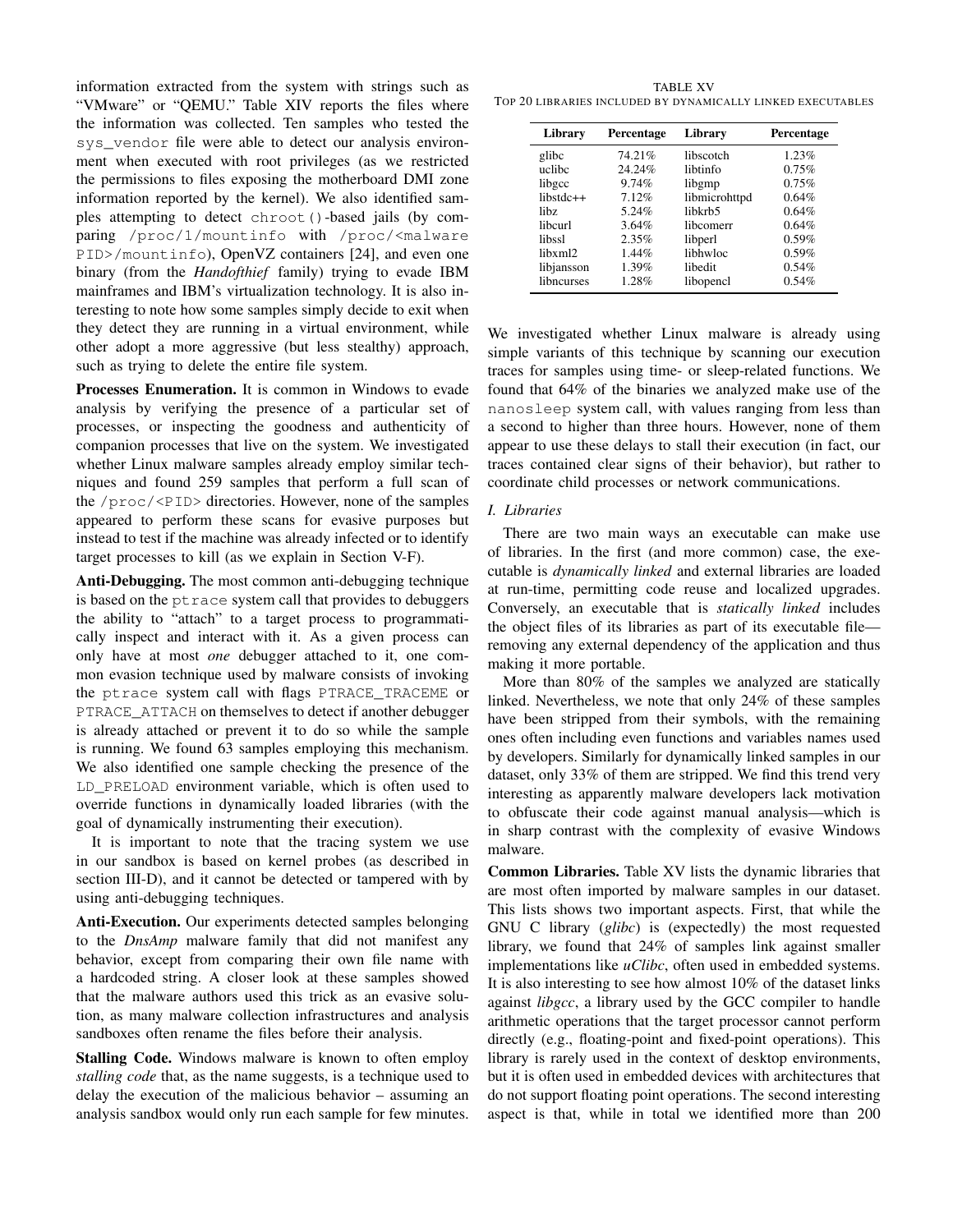different libraries, the distribution has a very long tail and it drops very steeply. For instance, the tenth most popular library is only used by 1% of the samples.

# VI. INTRA-FAMILY VARIETY

<span id="page-12-0"></span>In the previous section we described several characteristics of Linux-based malware. For each of them, we presented the number of samples instead of the count of families that exhibited a given trait. This is because we noted that samples belonging to the same family often had very different characteristics, probably due to the availability of the source codes for several classes of Linux malware.

As an example of this variety, we want to discuss the case of a popular malware family, *Tsunami*, for which we have 743 samples in our dataset. Those samples are compiled for nine different architectures, the most common being *x86-64*, and the rarest being *Hitachi SuperH*. In total, 86% of them are statically linked and 13% are stripped. Dynamically linked *Tsunami* samples rely on different loaders, and their entropy varies from 1.85 to 7.99. Out of the 19 samples with higher entropy, one is packed with vanilla UPX while the other 18 use modified versions of the same algorithm.

This variability is not limited to static features. For instance, looking at our dynamic traces we noted the use of different persistence techniques with some samples only relying on user-level approached and other using run-level scripts or *cron* jobs for system-wide persistence. Concerning unprivileged and privileged execution, only 15% of the *Tsunami* samples we analyzed in our sandboxes tested the user privileges or got privileges-related errors. Differences arise even in terms of evasion: 17 samples contain code to evade the sandbox while all the others did not include evasive functionalities.

# VII. RELATED WORK

In the past two decades the security community has focused almost exclusively on fighting malware targeting Microsoft Windows. As a result, hundreds of papers have described techniques to analyze PE binaries [\[25\]](#page-13-20)–[\[28\]](#page-13-21), detecting ongoing threats [\[27\]](#page-13-22), [\[29\]](#page-13-23), [\[30\]](#page-13-24), and preventing possible infection attempts [\[31\]](#page-13-25)–[\[33\]](#page-13-26) on Windows operating systems. The community also developed many analysis tools for dissecting threats related to the Windows environment, ranging from dynamic analysis solutions [\[34\]](#page-13-27)–[\[37\]](#page-13-28) to dissectors for file formats used as attack vectors [\[38\]](#page-13-29)–[\[40\]](#page-13-30).

With the exception of mobile malware, non-Windows malicious software did not receive the same level of attention. While the hacking community developed—almost two decades ago—interesting techniques to implement malicious ELF files [\[13\]](#page-13-12), [\[41\]](#page-13-31)–[\[44\]](#page-13-32), rootkits [\[45\]](#page-13-33), [\[46\]](#page-13-34), and tools to dissect them [\[47\]](#page-13-35)–[\[49\]](#page-13-36), none of them has seen vast adoption. In fact, the security industry has only recently started looking at ELF files—mainly driven by newsworthy cases like the Mirai botnet [\[50\]](#page-13-37) and Shellshock [\[51\]](#page-13-38). Many blog posts and papers were published for the analysis and dissection of specific families [\[52\]](#page-13-39)–[\[57\]](#page-13-40), but these investigations were mainly conducted by manual reverse engineering. Recent research by Shazhad et al. [\[58\]](#page-13-41) and by Bai et al. [\[59\]](#page-13-42) extracts static features from ELF binaries to train a classifier for malware detection. Unfortunately, these works are not comprehensive, do not take into account different architectures, or are easily evaded by stripping a binary or by using packing.

Researchers have also started to explore dynamic analysis for non-Windows malware only very recently. The few solutions that are available at the moment support a limited number of platforms or provide very limited analysis capabilities. For example, Limon [\[60\]](#page-13-43) is an analysis sandbox based on strace (and thus easily detectable), and it only supports the analysis of x86-flavored binaries. Sysdig [\[61\]](#page-13-44) and PayloadSecurity [\[62\]](#page-13-45) are affected by similar issues and they also only work for x86 binaries. Detux [\[63\]](#page-13-46), instead, supports four different architectures (i.e., x86, x86-64, ARM, and MIPS). However, it only performs a very basic analysis by running readelf and provides network dumps. Cuckoo sandbox [\[64\]](#page-13-47) is another available tool that supports the analysis of Linux samples. However, the Cuckoo project only provides the external orchestration analysis framework, while the preparation of the various sandbox images is left to the user. Last, in November 2017 VirusTotal announced the integration of the Tencent HABO sandbox solution, which reportedly is able to analyze also Linux-based malware [\[9\]](#page-13-8). Unfortunately, there is no public report on how the system works and it currently works only for x86 binaries.

One of the first systematic studies of IoT malware was done by Pa et al. [\[65\]](#page-13-48). In their paper, they present a Telnet honeypot to measure the current attack trends as well as the first sandbox environment based on Qemu and OpenWRT called IoTBOX for analyzing IoT malware. They showed the issue of IoT devices exposing Telnet online and they collected few families actively targeting this service. Similarly, Antonakakis et al. [\[4\]](#page-13-3) studied in detail a specific Linux malware family, the Mirai botnet. They measure systematically the evolution and growth of the botnet mainly from the network point of view. These works are invaluable to the community, but only look at limited aspects of the entire picture: the samples network behavior. We believe that our work can complement these efforts and provide a clearer overview of how Linux malware actually *works*. Moreover, the datasets used in these previous studies are not representative of the overall Linux malware, since they were collected via telnet-based honeypots.

# VIII. CONCLUSIONS

This paper presents the first comprehensive study of Linuxbased malware. We document the design and implementation of the first analysis pipeline specifically tailored for Linux malware, and we discuss the results of the first large-scale empirical study on *how* Linux malware implements its malicious behavior. While the complexity of current Linux malware is not very high, we have identified a number of samples already adopting techniques borrowed from their Windows counterparts. We believe these insights can be the foundation for more systematic future works in the area, which is, unfortunately, bound to have an ever-increasing importance.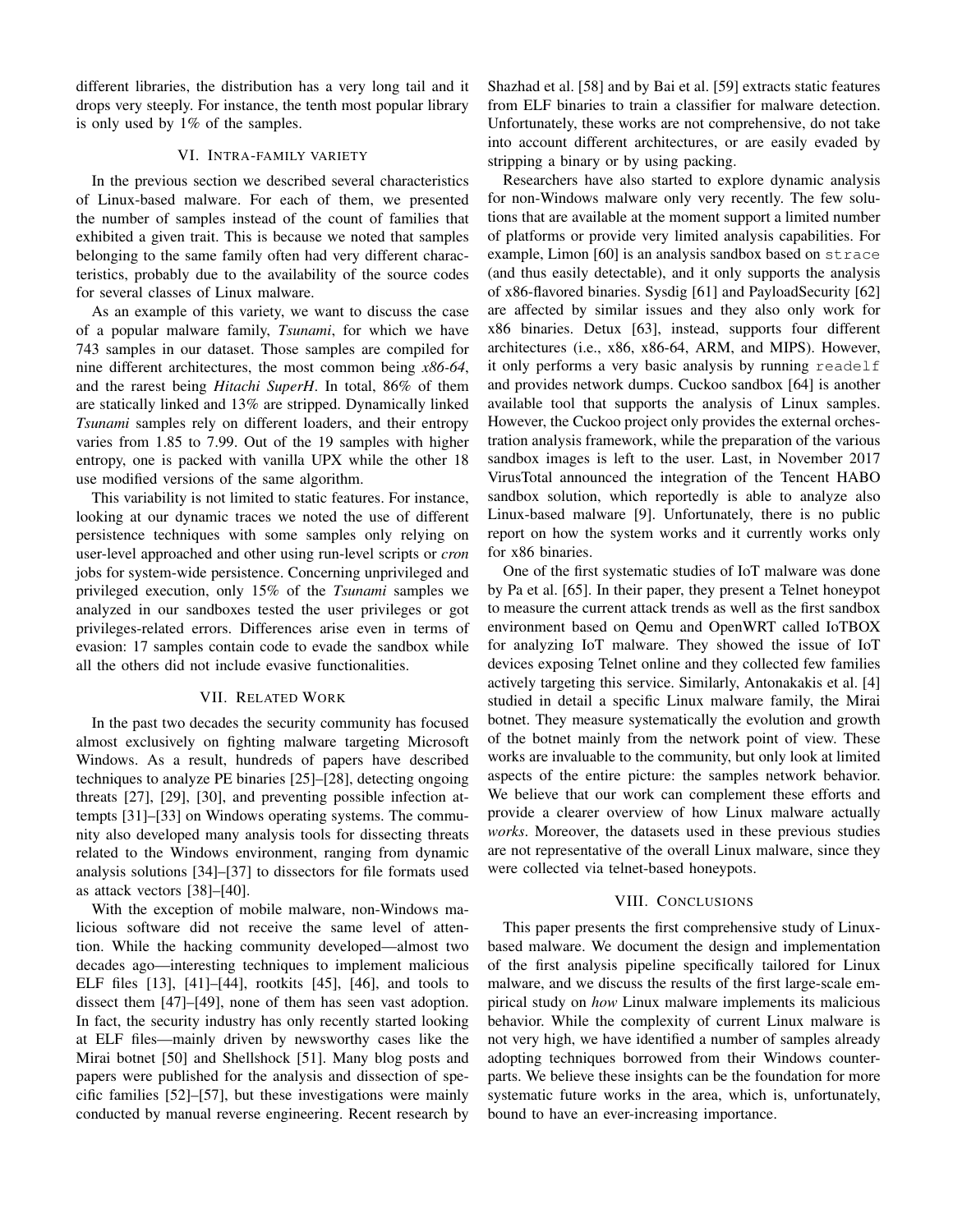# **REFERENCES**

- <span id="page-13-0"></span>[1] StatCounter, "Desktop Operating System Market Share Worldwide." [http://gs.statcounter.com/os-market-share/desktop/worldwide.](http://gs.statcounter.com/os-market-share/desktop/worldwide)
- <span id="page-13-1"></span>[2] ZDnet, "Google's VirusTotal puts Linux malware<br>under the spotlight." http://www.zdnet.com/article/ under the spotlight." [http://www.zdnet.com/article/](http://www.zdnet.com/article/googles-virustotal-puts-linux-malware-under-the-spotlight/) [googles-virustotal-puts-linux-malware-under-the-spotlight/.](http://www.zdnet.com/article/googles-virustotal-puts-linux-malware-under-the-spotlight/)
- <span id="page-13-2"></span>[3] "Malware Must Die!." [http://blog.malwaremustdie.org/.](http://blog.malwaremustdie.org/)
- <span id="page-13-3"></span>[4] Antonakakis et al., "Understanding the Mirai Botnet," in *Proceedings of the USENIX Security Symposium*, 2017.
- <span id="page-13-4"></span>[5] M. Sebastián, R. Rivera, P. Kotzias, and J. Caballero, "AVclass: A Tool for Massive Malware Labeling," in *RAID*, 2016.
- <span id="page-13-5"></span>[6] "radare2, a portable reversing framework." [http://www.radare.org/.](http://www.radare.org/)
- <span id="page-13-6"></span>[7] D. Andriesse, A. Slowinska, and H. Bos, "Compiler-Agnostic Function Detection in Binaries," in *IEEE European Symposium on Security and Privacy*, 2017.
- <span id="page-13-7"></span>[8] "SystemTap." [https://sourceware.org/systemtap/.](https://sourceware.org/systemtap/)
- <span id="page-13-8"></span>[9] "Malware analysis sandbox aggregation: Welcome Tencent HABO." [http:](http://blog.virustotal.com/2017/11/malware-analysis-sandbox-aggregation.html) [//blog.virustotal.com/2017/11/malware-analysis-sandbox-aggregation.](http://blog.virustotal.com/2017/11/malware-analysis-sandbox-aggregation.html) [html.](http://blog.virustotal.com/2017/11/malware-analysis-sandbox-aggregation.html)
- <span id="page-13-9"></span>[10] Nguyen Anh Quynh, "Unicorn Emulator." [https://github.com/](https://github.com/unicorn-engine/unicorn) [unicorn-engine/unicorn.](https://github.com/unicorn-engine/unicorn)
- <span id="page-13-10"></span>[11] "Shodan, the world's first search engine for Internet-connected devices." [https://www.shodan.io/.](https://www.shodan.io/)
- <span id="page-13-11"></span>[12] Z. Durumeric, E. Wustrow, and A. Halderman, "ZMap: Fast Internetwide Scanning and Its Security Applications," in *Proceedings of the USENIX Security Symposium*, 2013.
- <span id="page-13-12"></span>[13] Silvio Cesare, "Unix ELF parasites and virus." [http://vxer.org/lib/vsc01.](http://vxer.org/lib/vsc01.html) [html.](http://vxer.org/lib/vsc01.html)
- <span id="page-13-13"></span>[14] SophosLabs, "Botnets, a free tool and 6 years of Linux/Rst-B." [https://nakedsecurity.sophos.com/2008/02/13/](https://nakedsecurity.sophos.com/2008/02/13/botnets-a-free-tool-and-6-years-of-linuxrst-b) [botnets-a-free-tool-and-6-years-of-linuxrst-b.](https://nakedsecurity.sophos.com/2008/02/13/botnets-a-free-tool-and-6-years-of-linuxrst-b)
- <span id="page-13-14"></span>[15] Team TESO, "Burneye ELF encryption program." [https:](https://packetstormsecurity.com/files/30648/burneye-1.0.1-src.tar.bz2.html) [//packetstormsecurity.com/files/30648/burneye-1.0.1-src.tar.bz2.html.](https://packetstormsecurity.com/files/30648/burneye-1.0.1-src.tar.bz2.html)
- [16] elfmaster, "ELF Packer v0.3." [http://www.bitlackeys.org/projects/](http://www.bitlackeys.org/projects/elfpacker.tgz) [elfpacker.tgz.](http://www.bitlackeys.org/projects/elfpacker.tgz)
- <span id="page-13-15"></span>[17] grugq and scut, "Armouring the ELF: Binary encryption on the UNIX platform." [http://phrack.org/issues/58/5.html.](http://phrack.org/issues/58/5.html)
- <span id="page-13-16"></span>[18] R. Lyda and J. Hamrock, "Using entropy analysis to find encrypted and packed malware," *IEEE Security & Privacy*, vol. 5, no. 2, 2007.
- [19] X. Ugarte-Pedrero, D. Balzarotti, I. Santos, and P. G. Bringas, "RAMBO: Run-time packer Analysis with Multiple Branch Observation," July 2016.
- [20] S. Cesare and Y. Xiang, "Classification of malware using structured control flow," in *Proceedings of the Eighth Australasian Symposium on Parallel and Distributed Computing-Volume 107*, pp. 61–70, Australian Computer Society, Inc., 2010.
- [21] R. Perdisci, A. Lanzi, and W. Lee, "Mcboost: Boosting scalability in malware collection and analysis using statistical classification of executables," in *Computer Security Applications Conference, 2008. ACSAC 2008. Annual*, pp. 301–310, IEEE, 2008.
- <span id="page-13-17"></span>[22] M. Z. Shafiq, S. M. Tabish, F. Mirza, and M. Farooq, "Pe-miner: Mining structural information to detect malicious executables in realtime.,' Springer.
- <span id="page-13-18"></span>[23] M.Léveillé, Marc-Etienne, "Unboxing Linux/Mumblehard." [https://www.](https://www.welivesecurity.com/wp-content/uploads/2015/04/mumblehard.pdf) [welivesecurity.com/wp-content/uploads/2015/04/mumblehard.pdf.](https://www.welivesecurity.com/wp-content/uploads/2015/04/mumblehard.pdf)
- <span id="page-13-19"></span>[24] "OpenVZ, a container-based virtualization for Linux." [https://openvz.org/](https://openvz.org/Main_Page) [Main](https://openvz.org/Main_Page) Page.
- <span id="page-13-20"></span>[25] G. Wicherski, "pehash: A novel approach to fast malware clustering," in *Proceedings of the 2Nd USENIX Conference on Large-scale Exploits and Emergent Threats: Botnets, Spyware, Worms, and More*, LEET'09, 2009.
- [26] Ferrie, Peter and Peter, Szr, "Hunting for metamorphic." [http://vxer.org/](http://vxer.org/lib/apf39.html) [lib/apf39.html.](http://vxer.org/lib/apf39.html)
- <span id="page-13-22"></span>[27] M. Christodorescu, S. Jha, S. A. Seshia, D. Song, and R. E. Bryant, "Semantics-aware malware detection," in *Proceedings of the 2005 IEEE Symposium on Security and Privacy*, SP '05, 2005.
- <span id="page-13-21"></span>[28] C. Kruegel, W. Robertson, F. Valeur, and G. Vigna, "Static disassembly of obfuscated binaries,"
- <span id="page-13-23"></span>[29] S. J. Stolfo, K. Wang, and W.-J. Li, "Fileprint analysis for malware detection," *ACM CCS WORM*, 2005.
- <span id="page-13-24"></span>[30] D. Dagon, X. Qin, G. Gu, W. Lee, J. Grizzard, J. Levine, and H. Owen, "Honeystat: Local worm detection using honeypots," in *RAID*, vol. 4, pp. 39–58, Springer, 2004.
- <span id="page-13-25"></span>[31] P. Mell, K. Kent, and J. Nusbaum, *Guide to malware incident prevention and handling*. US Department of Commerce, Technology Administration, National Institute of Standards and Technology, 2005.
- [32] D. Harley, U. E. Gattiker, and R. Slade, *Viruses revealed*. McGraw-Hill Professional, 2001.
- <span id="page-13-26"></span>[33] M. E. Locasto, K. Wang, A. D. Keromytis, and S. J. Stolfo, "Flips: Hybrid adaptive intrusion prevention," in *RAID*, pp. 82–101, Springer, 2005.
- <span id="page-13-27"></span>[34] "malwr." [https://www.malwr.com/.](https://www.malwr.com/)
- [35] "CWsandbox." [http://www.mwanalysis.org.](http://www.mwanalysis.org)
- [36] "Anubis." [https://anubis.iseclab.org.](https://anubis.iseclab.org)
- <span id="page-13-28"></span>[37] "VirusTotal += Behavioural Information." [http://blog.virustotal.com/](http://blog.virustotal.com/2012/07/virustotal-behavioural-information.html) [2012/07/virustotal-behavioural-information.html.](http://blog.virustotal.com/2012/07/virustotal-behavioural-information.html)
- <span id="page-13-29"></span>[38] "oletools - python tools to analyze OLE and MS Office files." [https:](https://www.decalage.info/python/oletools) [//www.decalage.info/python/oletools.](https://www.decalage.info/python/oletools)
- [39] "peepdf PDF Analysis Tool." [http://eternal-todo.com/tools/](http://eternal-todo.com/tools/peepdf-pdf-analysis-tool) [peepdf-pdf-analysis-tool.](http://eternal-todo.com/tools/peepdf-pdf-analysis-tool)
- <span id="page-13-30"></span>[40] "oledump-py." [https://blog.didierstevens.com/programs/oledump-py/.](https://blog.didierstevens.com/programs/oledump-py/)
- <span id="page-13-31"></span>[41] Silvio Cesare, "Shared Library Redirection via ELF PLT Infection." [http:](http://www.phrack.org/issues/56/7.html#article) [//www.phrack.org/issues/56/7.html#article.](http://www.phrack.org/issues/56/7.html#article)
- [42] Silvio Cesare, "Runtime kernel kmem patching." [https://github.](https://github.com/BuddhaLabs/PacketStorm-Exploits/blob/master/9901-exploits/runtime-kernel-kmem-patching.txt) [com/BuddhaLabs/PacketStorm-Exploits/blob/master/9901-exploits/](https://github.com/BuddhaLabs/PacketStorm-Exploits/blob/master/9901-exploits/runtime-kernel-kmem-patching.txt) [runtime-kernel-kmem-patching.txt.](https://github.com/BuddhaLabs/PacketStorm-Exploits/blob/master/9901-exploits/runtime-kernel-kmem-patching.txt)
- [43] Z0mbie, "Injected Evil." [http://z0mbie.daemonlab.org/infelf.html.](http://z0mbie.daemonlab.org/infelf.html)
- <span id="page-13-32"></span>[44] Alexander Bartolich, "The ELF Virus Writing HOWTO." [http://www.linuxsecurity.com/resource](http://www.linuxsecurity.com/resource_files/documentation/virus-writing-HOWTO/_html/index.html) files/documentation/ [virus-writing-HOWTO/](http://www.linuxsecurity.com/resource_files/documentation/virus-writing-HOWTO/_html/index.html) html/index.html.
- <span id="page-13-33"></span>[45] darkangel, "Mood-NT." [http://darkangel.antifork.org/codes/mood-nt.tgz.](http://darkangel.antifork.org/codes/mood-nt.tgz)
- <span id="page-13-34"></span>[46] sd and devik, "Linux on-the-fly kernel patching without LKM." [http:](http://phrack.org/issues/58/7.html)
- <span id="page-13-35"></span>[//phrack.org/issues/58/7.html.](http://phrack.org/issues/58/7.html) [47] Mayhem, "The Cerberus ELF Interface." [http://phrack.org/issues/61/8.](http://phrack.org/issues/61/8.html) [html.](http://phrack.org/issues/61/8.html)
- [48] elfmaster, "ftrace." [https://github.com/elfmaster/ftrace.](https://github.com/elfmaster/ftrace)
- <span id="page-13-36"></span>[49] elfmaster, "ECFS." [https://github.com/elfmaster/ecfs.](https://github.com/elfmaster/ecfs)
- <span id="page-13-37"></span>[50] Nicky Woolf, "DDoS attack that disrupted internet was largest of its kind in history, experts say." [https://www.theguardian.com/technology/](https://www.theguardian.com/technology/2016/oct/26/ddos-attack-dyn-mirai-botnet) [2016/oct/26/ddos-attack-dyn-mirai-botnet.](https://www.theguardian.com/technology/2016/oct/26/ddos-attack-dyn-mirai-botnet)
- <span id="page-13-38"></span>[51] Dave Lee, "Shellshock: 'Deadly serious' new vulnerability found." [http:](http://www.bbc.com/news/technology-29361794) [//www.bbc.com/news/technology-29361794.](http://www.bbc.com/news/technology-29361794)
- <span id="page-13-39"></span>[52] Cathal, Mullaney and Sayali, Kulkarni, "VB2014 paper: Linuxbased Apache malware infections: biting the hand that serves us all." https://www.virusbulletin.com/virusbulletin/2016/01/ us all." [https://www.virusbulletin.com/virusbulletin/2016/01/](https://www.virusbulletin.com/virusbulletin/2016/01/paper-linux-based-apache-malware-infections-biting-hand-serves-us-all/) [paper-linux-based-apache-malware-infections-biting-hand-serves-us-all/.](https://www.virusbulletin.com/virusbulletin/2016/01/paper-linux-based-apache-malware-infections-biting-hand-serves-us-all/)
- [53] MMD, "MMD-0062-2017 Credential harvesting by SSH Direct TCP Forward attack via IoT botnet." [http://blog.malwaremustdie.org/2017/02/](http://blog.malwaremustdie.org/2017/02/mmd-0062-2017-ssh-direct-tcp-forward-attack.html) [mmd-0062-2017-ssh-direct-tcp-forward-attack.html.](http://blog.malwaremustdie.org/2017/02/mmd-0062-2017-ssh-direct-tcp-forward-attack.html)
- [54] MMD, "MMD-0030-2015 New ELF malware on Shell-<br>shock: the ChinaZ." http://blog.malwaremustdie.org/2015/01/ shock: the ChinaZ." [http://blog.malwaremustdie.org/2015/01/](http://blog.malwaremustdie.org/2015/01/mmd-0030-2015-new-elf-malware-on.html) [mmd-0030-2015-new-elf-malware-on.html.](http://blog.malwaremustdie.org/2015/01/mmd-0030-2015-new-elf-malware-on.html)
- [55] MMD, "MMD-0025-2014 ITW Infection of ELF .IptabLex and .IptabLes China DDoS bots malware." [http://blog.malwaremustdie.org/2014/](http://blog.malwaremustdie.org/2014/06/mmd-0025-2014-itw-infection-of-elf.html) [06/mmd-0025-2014-itw-infection-of-elf.html.](http://blog.malwaremustdie.org/2014/06/mmd-0025-2014-itw-infection-of-elf.html)
- [56] A. Wang, R. Liang, X. Liu, Y. Zhang, K. Chen, and J. Li, *An Inside Look at IoT Malware*.
- <span id="page-13-40"></span>[57] P. Celeda, R. Krejci, J. Vykopal, and M. Drasar, "Embedded malwarean analysis of the chuck norris botnet," in *Computer Network Defense (EC2ND), 2010 European Conference on*, pp. 3–10, IEEE, 2010.
- <span id="page-13-41"></span>[58] F. Shahzad and M. Farooq, "Elf-miner: Using structural knowledge and data mining methods to detect new (linux) malicious executables,' *Knowledge and Information Systems*, 2012.
- <span id="page-13-42"></span>[59] J. Bai, Y. Yang, S. Mu, and Y. Ma, "Malware detection through mining symbol table of Linux executables," *Information Technology Journal*, 2013.
- <span id="page-13-43"></span>[60] K. Monnappa, "Automating Linux Malware Analysis Using Limon Sandbox," *Black Hat Europe 2015*, 2015.
- <span id="page-13-44"></span>[61] "Sysdig." [https://www.sysdig.org/.](https://www.sysdig.org/)
- <span id="page-13-45"></span>[62] PayloadSecurity, "VxStream Sandbox Linux." [https://www.](https://www.payload-security.com/products/linux) [payload-security.com/products/linux.](https://www.payload-security.com/products/linux)
- <span id="page-13-46"></span>[63] "Multiplatform Linux Sandbox." [https://detux.org/.](https://detux.org/)
- <span id="page-13-47"></span>[64] "Cuckoo Sandbox 2.0 Release Candidate 1." [https://cuckoosandbox.org/](https://cuckoosandbox.org/blog/cuckoo-sandbox-v2-rc1) [blog/cuckoo-sandbox-v2-rc1.](https://cuckoosandbox.org/blog/cuckoo-sandbox-v2-rc1)
- <span id="page-13-48"></span>[65] Y. P. Minn, S. Suzuki, K. Yoshioka, T. Matsumoto, and C. Rossow, "IoTPOT: Analysing the rise of IoT compromises," in *9th USENIX*